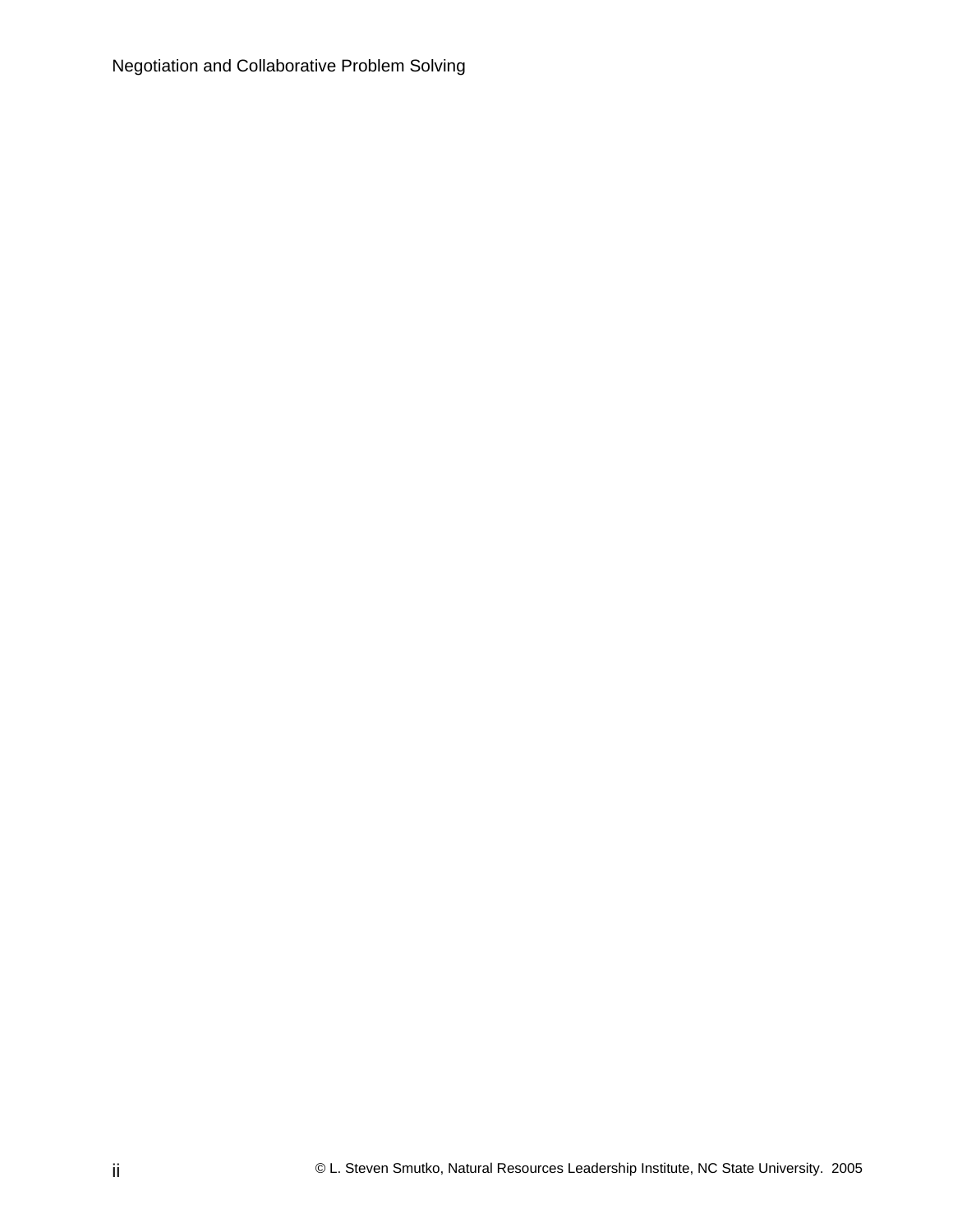# **CONCEPTS IN NEGOTIATION**

#### Decision Perspectives

#### **Individual decision-making perspective**

Also referred to as decision analysis, a systematic analysis from a single perspective

- A process you should undertake before entering a negotiation
- Provides a theoretically well founded methodology to structure your negotiation problem
- Also helps you decide with whom you should negotiate
- Helps you frame the decision in terms of the alternatives available to you and potential consequences of each alternative
- Helps you compare the benefits of a joint agreement with the benefits gained from separate or unilateral action (evaluate BATNAs)
- Other negotiators' possible decisions can be folded into the analysis as uncertainties
- Five steps of decision analysis:
	- 1. Identify the problem *(What are the essential elements of the problem?)*
	- 2. Clarify your objectives *(What concerns to you hope to address through your decision? Convert your concerns into objectives.)*
	- 3. Generate creative alternatives *(What are your potential choices for pursuing your objectives?)*
	- 4. Evaluate the consequences *(What are the consequences of acting on your decision?)*
	- 5. Make tradeoffs *(What the tradeoffs of selecting one objective over another? Can you rank them in order of importance to you?)*

#### **Interactive decision making perspective**

- Based on the presumption that your payoff is not determined solely by your actions, but by the separate interacting actions of all the negotiators
- As a negotiator you consider the alternatives, interests, aspirations, and behaviors of others
- Thinking strategically about the interaction of separate decisions should help you to understand the underlying threats and opportunities and how you can improve your leverage in a negotiation
- The interactive perspective helps you think about how other parties will interpret proposals, honor agreements, and respond to offers

#### **Joint decision-making perspective**

- Emphasizes the opportunities for cooperation between parties
- Negotiators use communication to facilitate the drafting of joint agreements that benefit of both sides.
- Helps you avoid falling into the trap of negotiating solely on the basis of what is individually rational
- Negotiators explore agreements that are mutually superior to alternatives that arise through separate interactive decisions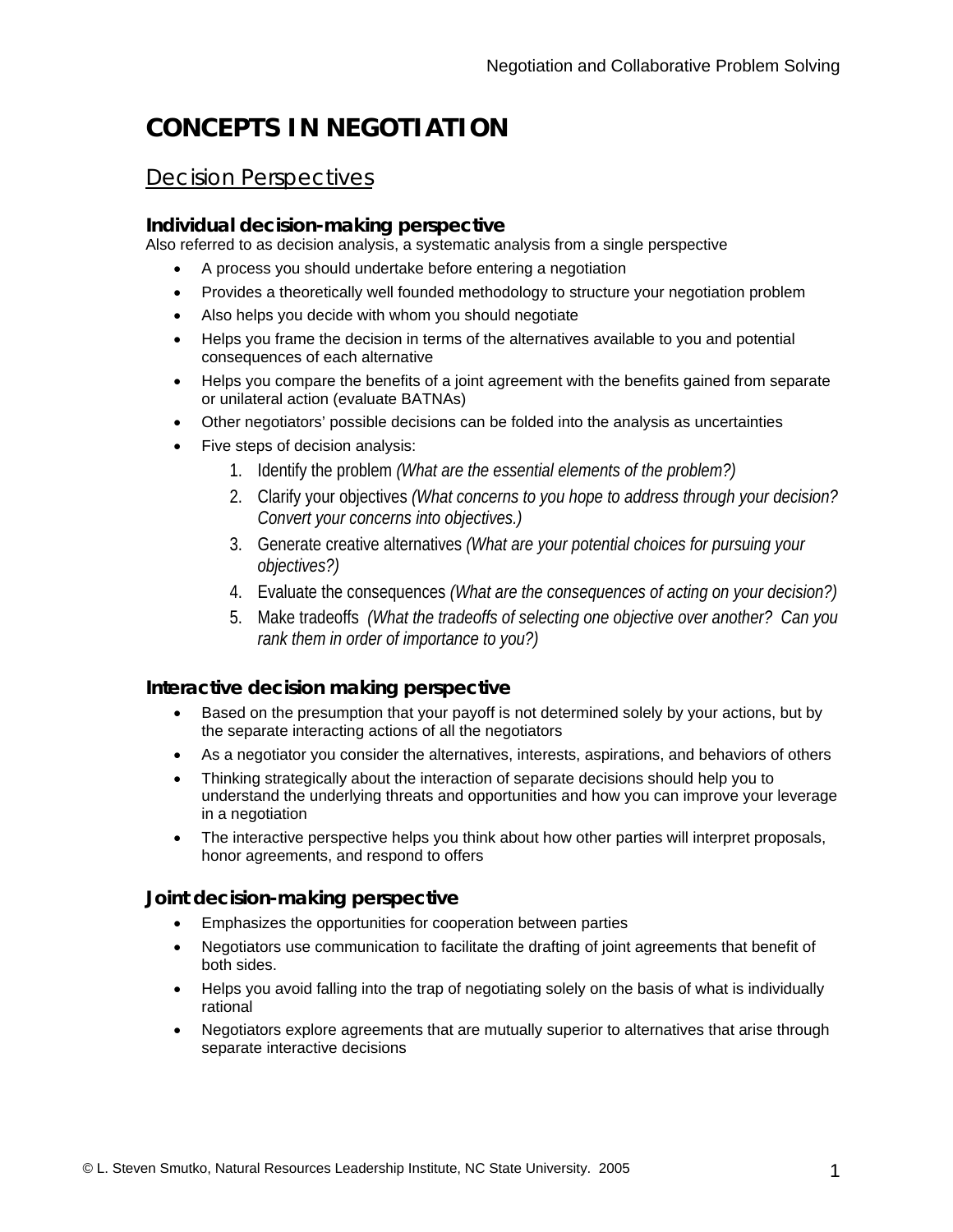An adept negotiator can move back and forth between individual, interactive and joint decisionmaking perspectives, synthesizing insights along the way to arrive at well-informed decisions.

Experimental evidence shows that, when left to our own devices, we are not much good at negotiating optimal deals. Analytical perspectives can help. But to achieve the best solution that you can, you will need to strike a balance between your analytical endeavors and your cognitive capabilities. Implementing the fruits of analysis relies on your bargaining skills, your powers of persuasion, your nimble thinking, your knowledge of body language, your inventiveness and creativity, your willingness to use credible threats, your skills at drafting complex deals, your coalition-building expertise, your linguistic abilities… the list never ends.

Howard Raiffa, Negotiation Analysis: The Art and Science of Collaborative Decision Making. Harvard University Press. 2002.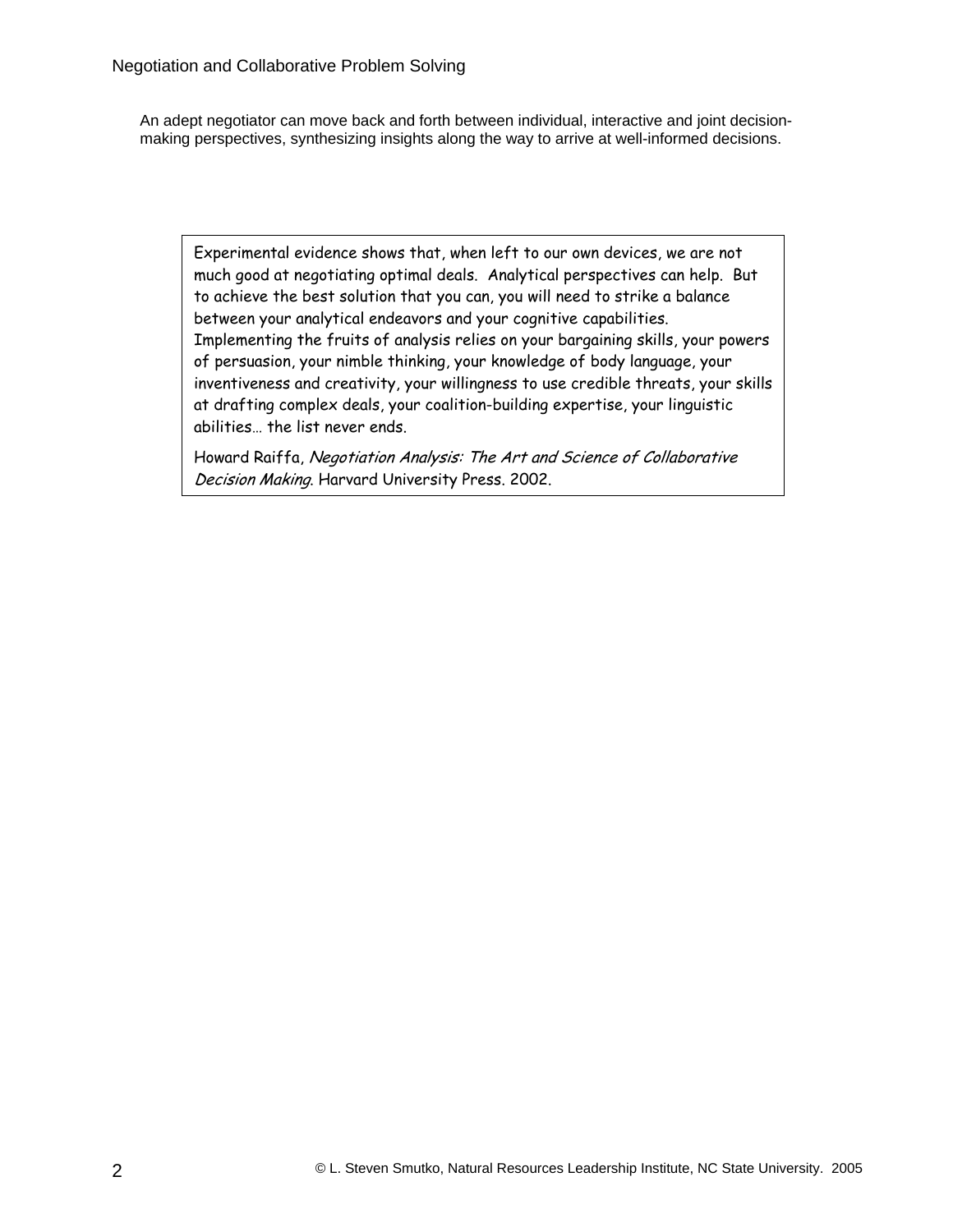#### Solution Possibilities Frontier

Some negotiation dynamics can be illustrated using the dual concerns model shown below. The graph illustrates the potential outcomes of two negotiators (You and Me) who employ different strategies based on their concern for their own interests and the interests of the other negotiator. The model can also be used to illustrate the selective application of three decision perspectives: individual, interactive, and joint.



#### **Avoid/Ignore**

In the bottom left quadrant of the graph labeled Avoid/Ignore, each negotiator shows low concern for his own interests and the interests of the other. Hence they avoid negotiating and gain or lose little. This situation can also arise when negotiators choose to interact, but may be ignorant of their own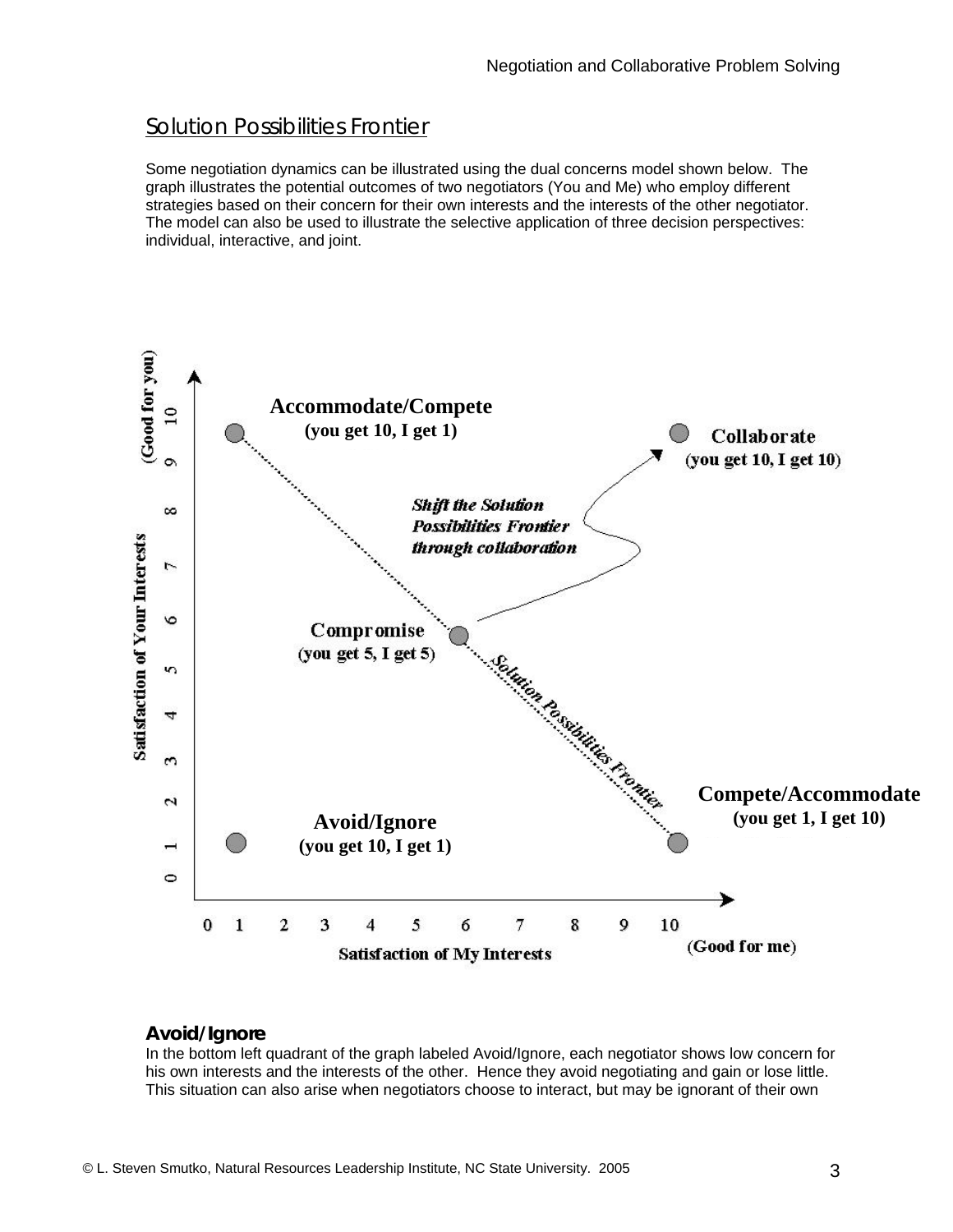options, or unable to effectively negotiate. Hence, they reach an outcome that is inferior to one they could have reached had they been better informed.

#### **Accommodate/Compete**

Two negotiators thoughtfully employing an individual and interactive negotiation perspective can expect to work their way toward some solution set where one or the other can maximize his or her gains. This solution set, called the solution possibilities frontier, represents the entire set of possibilities that each negotiator can achieve. In other words, this defines the size of the pie which is to be divided between the two negotiators. Solutions on this frontier are called **distributive solutions**. The two ends of the frontier are labeled accommodate or compete and illustrate the result of one party maximizing his gains (competitor) at the expense of the other (accommodator).

#### **Compromise**

The negotiators, still skillfully employing their individual and interactive negotiation perspectives can agree to compromise and divide the pie equally. This is often achieved through the "negotiation dance" where each negotiator slowly works inward, each having started from an extreme position. When two offers are on the table, the natural focal point for further bargaining is the midpoint. In situations of distributive bargaining, empirical evidence suggests that the more the first offer is exaggerated (within reason) the more the bargainer nets, and it's better to make the second offer because the first offers are usually not extreme enough.

#### **Collaborate**

Negotiators who take advantage of opportunities to employ a joint decision-making perspective, can seek **integrative solutions**. That is, through enhanced communication opportunities they can shift the solutions possibilities frontier and expand the pie to find solutions that can be mutually agreed upon by both. Joint decisions shift the focus from separate interactive actions to group actions. Collaboration emphasizes direct communication of interests, aspirations, expectations, beliefs, and visions of the future. Open communication allows for enhanced creativity in the actions negotiators take and the decisions they make. Negotiators can invent new strategies, create new alternatives, and develop new ways of implementing agreements.

# *Full, Open, Truthful Exchange (FOTE)*

Joint decision-making emphasizes direct communication of interests, aspirations, expectations, beliefs, and concerns. This contrasts sharply with the competitive, winner-take-all style of negotiation that we often associate with this term. All too often, bluffing, threats, exaggeration, concealment, and outright lies come to mind when we think of negotiations. But to effectively engage in a negotiation process where decisions are made together, by all parties, and the payoffs are knowingly distributed among them, then some form of full, open, truthful exchange (FOTE) is necessary. Open exchange among parties spurs creativity in the actions negotiators take and the decisions they make. Mutual exchange of documents, informal briefings, clear statements of interest, and brainstorming are all methods of open exchange.

Negotiators need to be clear about what information they can and should openly exchange. For example, they may be reluctant to disclose their bottom lines – their reservation values. In such cases, partial, open truthful exchange (POTE) may be satisfactory.

#### The Negotiator's Dilemma

#### **Claiming Value through the Negotiation Process**

• Pursue your interests through a single-minded focus on the end game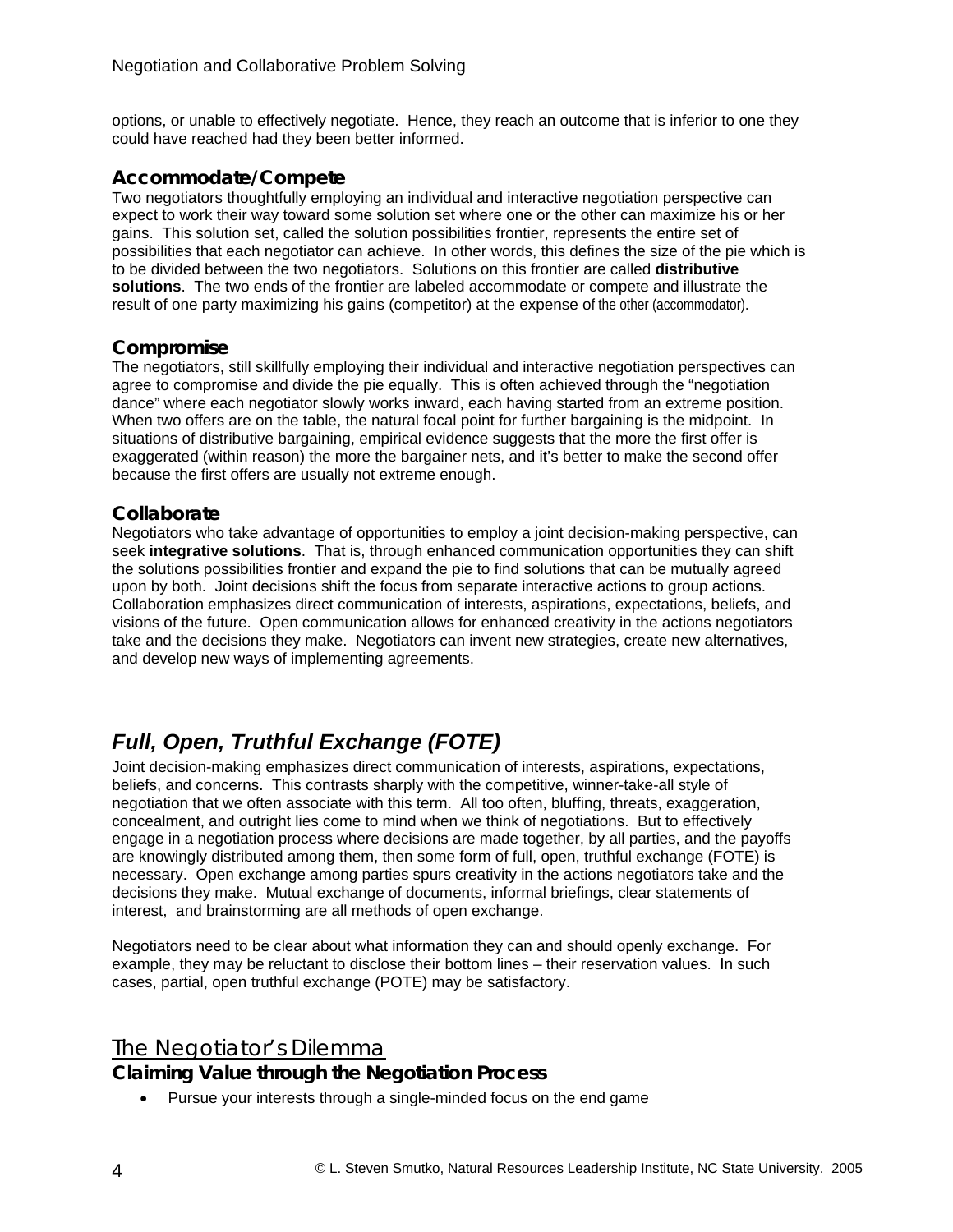- Use individual and interactive decision perspectives
- Negotiate tough, scrutinize the details, focus on the rewards, find the pressure points, and control the process

#### **Creating Value through the Negotiation Process**

- Pursue mutual gains using interest-based negotiation
- Open channels of communication, deal directly and empathetically with each other, and focus on the underlying human interests of each negotiator

#### **The Negotiator's Dilemma**

- Creating value through an interest-based approach directly conflict with competitive strategies intended to claim value
- Openly sharing information to discover joint interests leaves negotiators vulnerable to valueclaiming strategies
- The result is that good ideas often remain undisclosed
- Shared interests can be held hostage in exchange for concessions on other issues

#### Negotiator Utility Assessment (How I know I did well)

People negotiate so long as they can satisfy their interests better through negotiation than they can by pursuing their best alternative to a negotiated agreement (BATNA). People gauge how well they perform in a negotiation by the benefits they derive from the experience. Negotiators posses numerous and varied interests. Most often, we think about these interests as germane to the topic under discussion, usually measured in familiar units such as dollars of income, acres of habitat, acrefeet of water, and so on. But just as often, negotiators are weighing their level of success on less substantive criteria. We can think of negotiation utility emanating from the satisfaction of four types of interests.

#### **Substantive gains**

These are the typical things we think of as the subject of the negotiation and expressed in measurable terms such as the price of a car. Although negotiators' ideas about their interests may change over the course of the negotiation, they need to come away with some sense of substantive satisfaction; a sense that they got what they came for.

#### **Fairness**

Even if they get what they want, parties will not be satisfied if they think the process was not "fair." This is a subjective assessment, but a powerful one.

#### **Reputation**

Negotiation is a social activity that revolves around the relationships of those at the negotiating table, and the relationships of negotiators and their constituents. In this sense, negotiators have a reputation to uphold, be it a reputation for winning, for fairness, or honesty. Everyone needs to feel heard and respected. Should a negotiator feel his or her reputation was damaged for some reason, the negotiation can fail or an agreement may not prove durable.

#### **Justice**

Negotiators often measure their success by the success or failure of other parties. For many, wrongs must be made right and others must account for their actions. This may be an underlying interest that does not surface in the deliberations. It is subtle yet powerful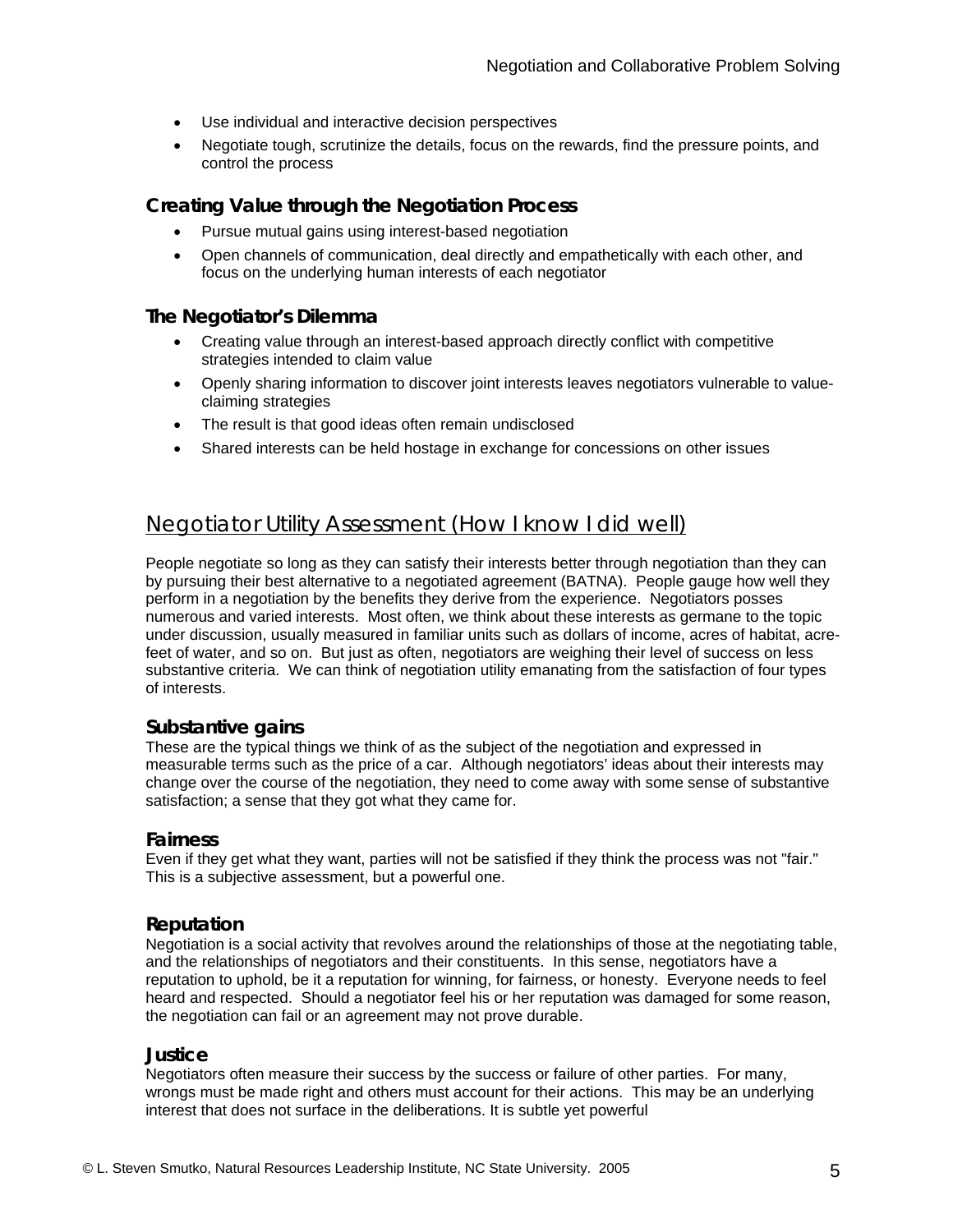# **PREPARING TO NEGOTIATE1**

#### Understand the purpose of negotiation

The purpose of negotiation is not always to reach agreement. Agreement is only one means to an end, and that end is to satisfy your interests. The purpose of negotiation is to explore whether you can satisfy your interests better through agreement than you could by pursuing your **Best Alternative To a Negotiated Agreement (BATNA).** 

#### Three phases of Preparation

#### **Alone, Clarify Your Own Thinking**

Plan alone to review the realities of the situation. Determine your strengths and weakness, the resources you bring to the negotiation, and the resources you lack. Think through the following questions:

A. What are your concerns and interests?

Think about *what* you want. Not how much of it, but what is it you really care about? Begin to take stock of what you need, and what you hope to gain by negotiating. Think about the large things like contributions to society, your standing with others in your organization or outside your organization. Think about fairness and equity; establishing a good working relationship with the other side; your problem-solving style.

- B. What are your visions for the future? Keep the opportunities for long-term benefits in sight. Dream about the possibilities that could become real if negotiations are successful. What do you aspire to? Be prepared to share your vision with the other side.
- C. What options might meet your interests, solve your concerns, and be acceptable to the other parties?

Undertake a brainstorming process to consider a range of alternatives that meet your interests. Be imaginative. Also consider alternatives that may work for the other side. If you can keep the other side happy while satisfying your needs, they may be willing to reciprocate. Also think about options you want to avoid, those that would be sufficiently harmful to their side that you could stymie negotiations just by suggesting them.

- D. What are the comparative advantages of all parties in the negotiation? Each side comes to the table with different strengths. Try to understand those differences and devise ways to use them to the advantage of all parties. Is one group time-rich but money-poor and vice versa? Figure out ways that you can exploit these differences in beneficial ways.
- E. What are your alternatives to the proposed negotiation?

 $\overline{a}$ 

<sup>&</sup>lt;sup>1</sup> From Roger Fisher and William Ury *Getting To Yes: Negotiating Agreement Without Giving In, 2nd* Edition*.* Penguin Books, New York, 1991. and,

Howard Raiffa. *Negotiation Analysis: The Science and Art of Collaborative Decision Making*. Belknap Press. Cambridge, MA. 2002.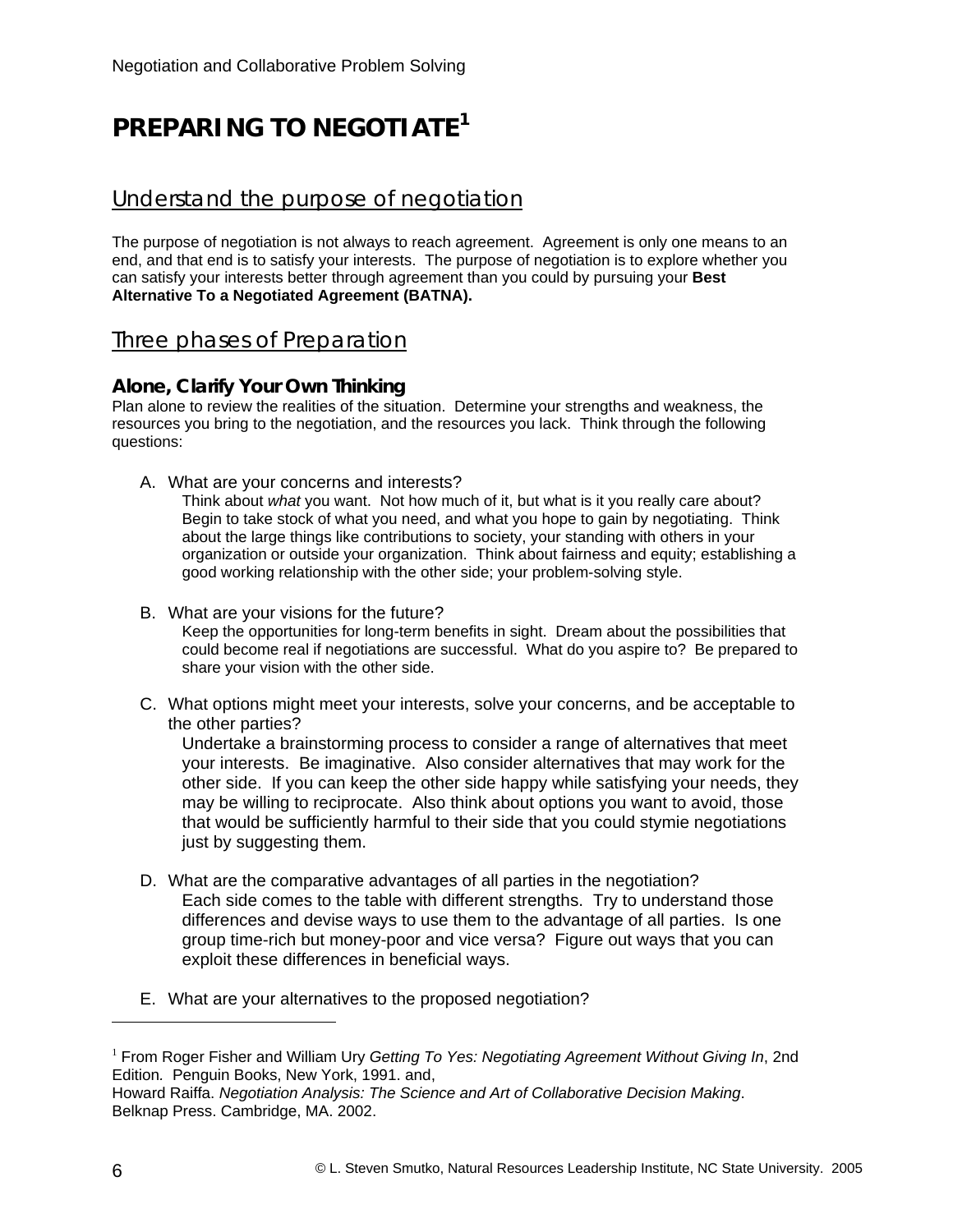Once negotiations get going, it's easy to fall in love with making a deal, so it's important for negotiators to keep their alternatives in mind. The better your alternatives the more you can expect from the negotiation. Do more than simply articulate alternatives, make them real. Act on them so that you can invoke them when needed.

Think about your alternatives to negotiation in three ways:

- BATNA: Best Alternative to a Negotiated Agreement
- WATNA: Worst Alternative to a Negotiated Agreement
- MLATNA: Most Likely Alternative to a Negotiated Agreement

Identify your alternatives, your key to leveling the playing field

- "Walk-away" alternative: the alternative you invoke if you break off negotiations.
- "Interactive" alternative: the alternative that you invoke to make your opponent respect your interests and keep negotiations going.
- "Third-party" alternative: bringing in a third-party neutral to help further your interests.
- F. How will you evaluate options?

You want A, the other side wants B. How should you decide? You could argue the benefits of choosing A and the problems with selecting B, but the other side will only do the same, but in reverse. Instead, you must devise a set of criteria that you can both agree to, one that would appeal to a neutral outsider who is interested in fairness and equity. Consider fair standards or procedures that you could invoke to evaluate options that would appeal to the other side. Be prepared to undertake a joint search with the other side for a set of criteria that work.

G. What do you know about other negotiators?

It is important that you enter a negotiation with some information about the people and organizations you will be negotiating with (i.e. the other side). You may not have complete and accurate information before beginning your negotiation. Instead, you may want to create some theories about them, and test them during the negotiation.

- Who are the other stakeholders (parties)?
- Why do they want to negotiate with you?
- Why now?
- What are their interests?
- What perceptions do they have that might complicate matters?
- If they don't negotiate, what is their best alternative (BATNA)?
- How good is their BATNA?
- What resources do they bring?
- H. What can I determine about the unknown?

Without a doubt, you will be entering a negotiation with a lot of unknowns. Uncertainties exist about the issues, the strength of possible options, important external factors, and many other variables that can affect the negotiations and your decisions. It is important that you gain some understanding about what exactly is uncertain, the level of uncertainty, and the degree to which those uncertainties may affect your decision making.

- What are the key uncertainties about your particular issue?
- How important is certainty (or uncertainty) to the resolution of the particular issue?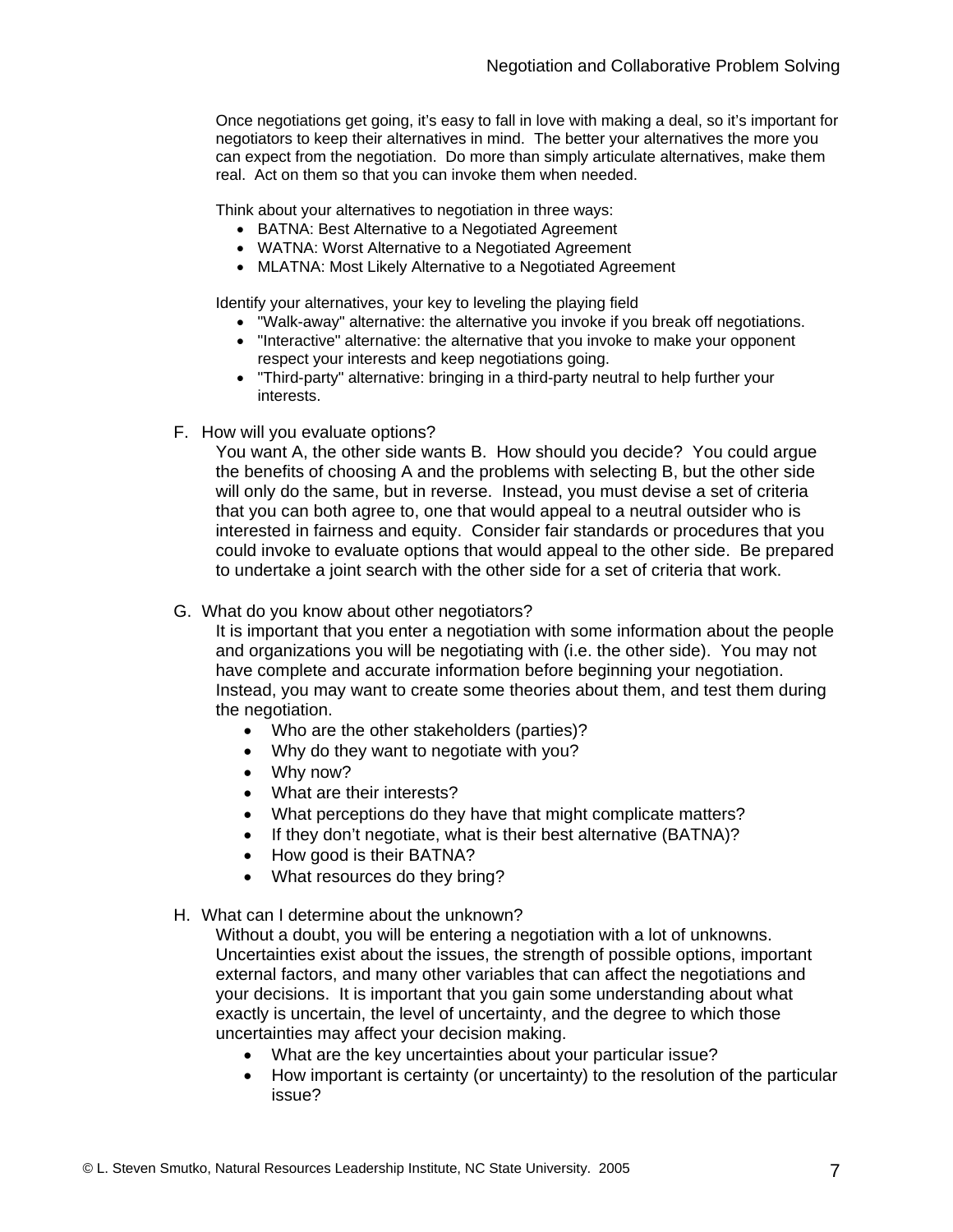- What data or information can you collect to reduce the uncertainty?
- Can you assign levels of uncertainty (probability) to the issue?

#### **Together, Prepare to Negotiate**

After taking the time necessary to work through the above questions alone, it is now time to come together with the other negotiators and have an informal pre-negotiation dialogue.

A. Plan the logistics

Decide who will negotiate, how many from each party will be present, and the roles of each. Where will the meetings take place? Who is responsible for expenses? Is there a need for a third-party neutral? If so, how will one be selected?

B. Set goals and create ambiance

Generally, the purpose of a pre-negotiation dialogue is to determine what should be negotiated and how the parties will go about it. You want to avoid engaging in mutual competitive tactics that will impede joint creativity. Instead, you want to establish a tone of openness and safety. Try to build trust and enhance the abilities of the other negotiators to communicate openly and effectively. The idea is to take this opportunity to create joint value.

C. Share interests

Selectively share your visions for the future. Let them know what is important to you, you're your concerns are, and what you really want. Open the door for the other negotiators to do the same. Adapt your divulgences to the willingness of the other negotiators to divulge their interests. Try to reframe the issues to solvable problems by asking the question, "How can we… while at the same time…?"

D. Agree on a process

Between all the negotiators, agree on rules and procedures that will govern the process. Spend as much time as necessary to arrive at a set of firm rules. You may go so far as to codify the process rules into a memorandum of agreement or charter.

E. Prepare a negotiation template Identify the issues to be resolved and the range of possible resolutions *[TEMPLATE EXERCISE]*

#### **Alone, Evaluate the Jointly Created Negotiation Template**

*[CONTINUE TEMPLATE EXERCISE]*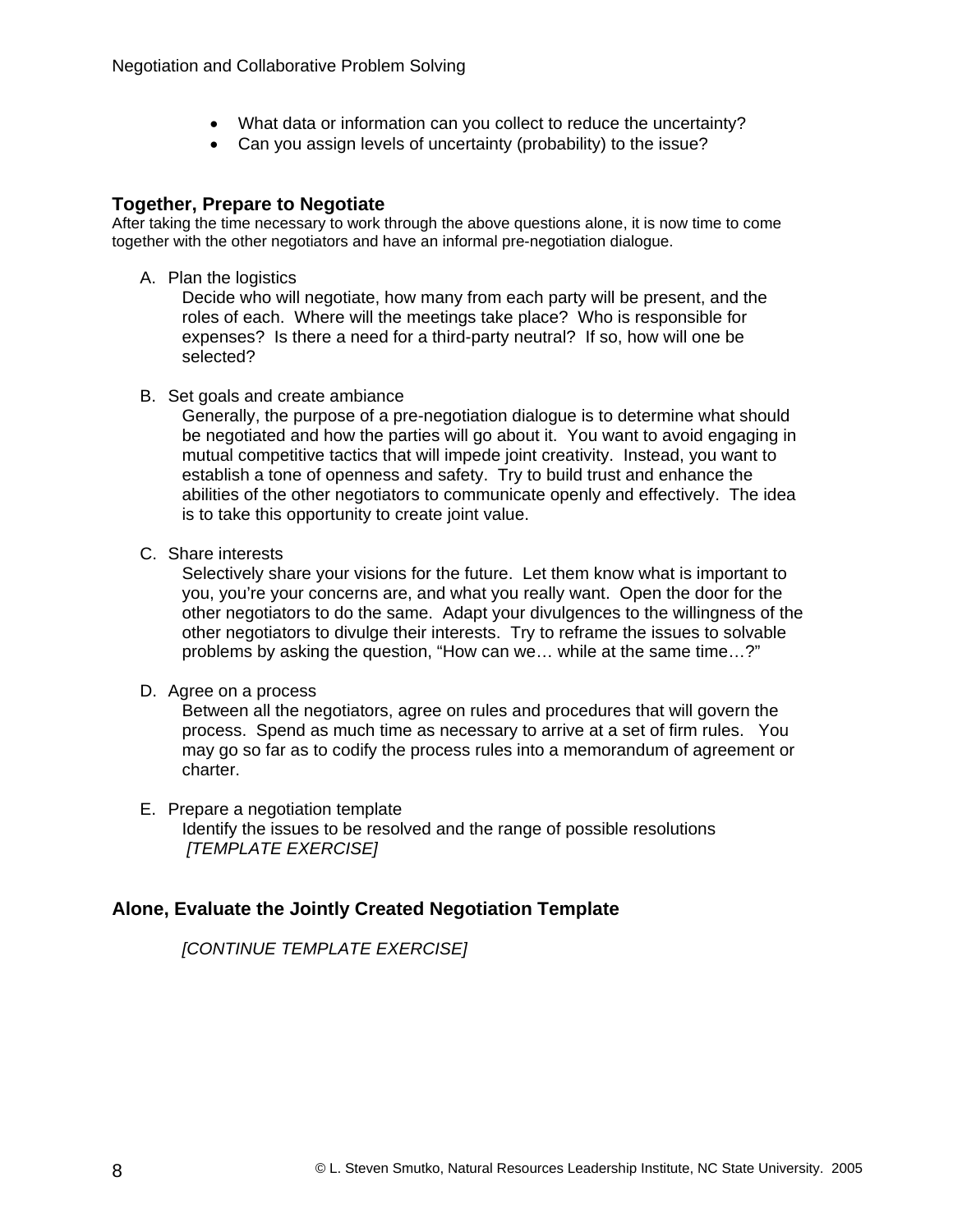# **MAKING SMART DECISIONS2**

#### **The Decision Problem**

A good solution to a well posed problem is nearly always more satisfying than an excellent solution to a poorly conceived problem.

- Define the problem (the decision context)
	- o Ask, "What triggered this decision. Why am I even considering it?"
- Identify the essential elements

#### **Objectives**

Objectives form the basis for evaluating alternatives available to you. If you clearly and accurately specify all your objectives, your chances of making a good decision are inordinately improved.

- Identify your objectives
	- o List all the concerns you hope to address through your decision
	- o Convert your concerns into objectives
	- o Separate ends objectives from means objectives
		- Each means objective can serve as a stimulus for generating alternatives and can deepen your understanding of your decision problem
		- Only fundamental objectives should be used to evaluate and compare alternatives
	- o Clarify what you mean by each objective
	- o Test your objectives to see if they capture your interests

#### **Alternatives**

Alternatives represent the range of potential choices you have for pursuing your objectives, and so are the foundation for decision making. You can never choose an alternative you haven't considered, and no matter how many alternatives you have, our chosen alternative can be no better than the best of the lot.

- Expand your thinking and your alternatives
	- o Avoid "business as usual"
	- o Think big and be creative, don't "incrementalize," just go with the usual, or choose the first possible solution
	- o Challenge constraints
	- o Set high aspirations
	- o Do your own thinking first, then ask others
	- o Create alternatives first, evaluate them later
- Tailor your alternatives to your problem
	- o Process alternatives

<sup>&</sup>lt;u>2</u><br>This chapter is a summary of the text, <u>Smart Choices: A Practical Guide to Making Better</u> Live Decisions, by John S. Hammond, Ralph L. Keeney, and Howard Raiffa, Broadway Books, New York, 1999.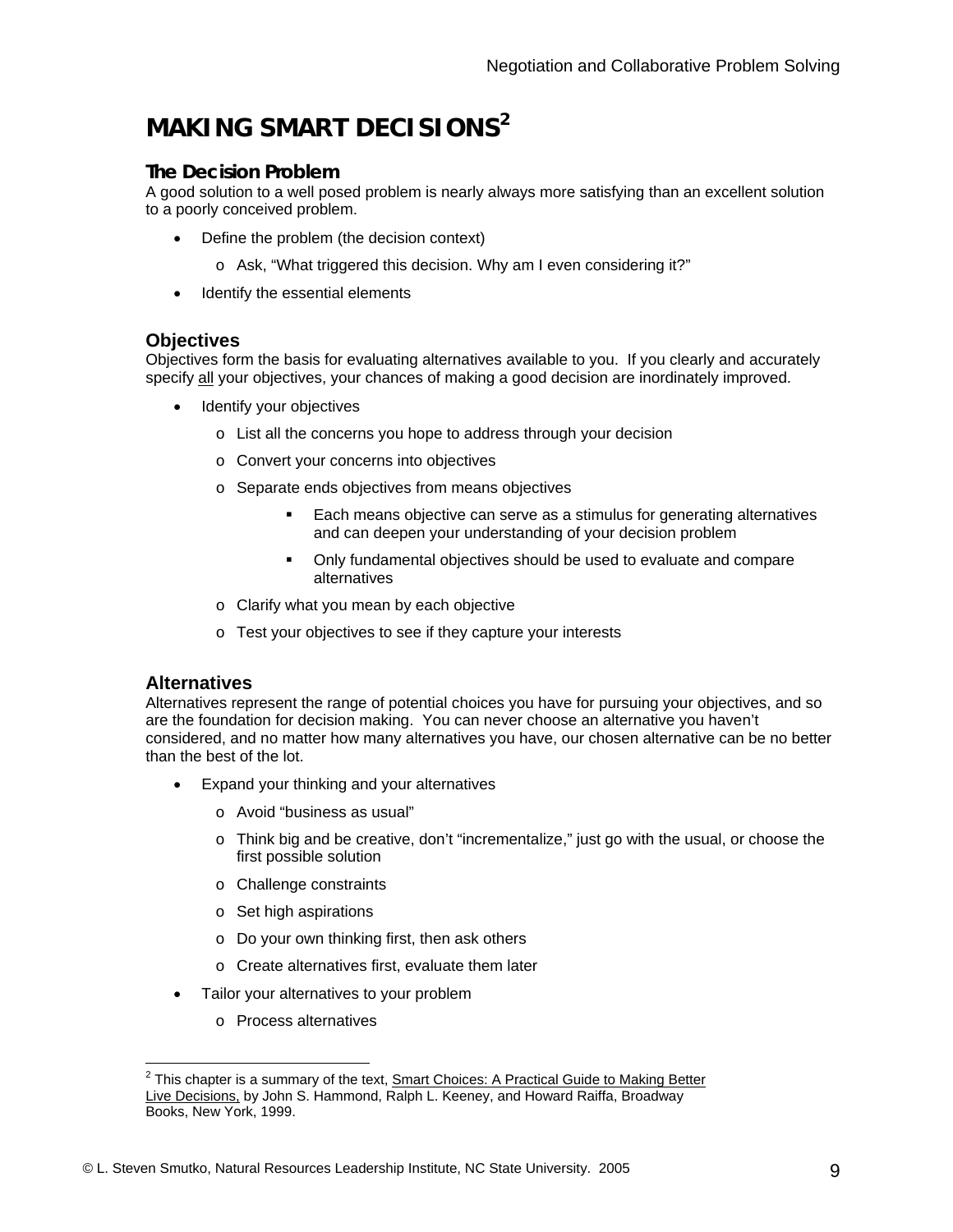- o Information gathering alternatives
- o Time-buying alternatives

#### **Consequences**

You need to be fully cognizant of the consequences of your decisions before you make your choice. If you don't, you'll find out afterwards and you may not be satisfied with the outcome.

- Describe consequences with appropriate accuracy, completeness, and precision
	- o Try before you buy
	- o Use common scales to describe consequences; make sure scales reflect an appropriate level of precision
	- o Don't rely only on hard data
	- o Make the most of available information
- Build a consequences table to compare alternatives (also called an Alternatives Objectives Matrix)

#### **Tradeoffs**

Decisions with multiple objectives cannot be resolved by focusing on any one objective. You need to evaluate the tradeoffs between alternatives

- Find and eliminate dominated alternatives
- Evaluate alternatives using absolute dominance and practical dominance
- Build a "ranking table" to evaluate tradeoffs
- Use the "even swap method" for evaluating tradeoffs
	- o Concentrate on the amount of the swap, not on the perceived importance of the objective
	- o Value an incremental change based on its relative benefit or cost
	- o Seek out information to make informed swaps

#### **Uncertainty**

Create risk profiles and decision trees to simplify decisions involving uncertainty

- Identify key uncertainties
- Define outcomes
- Assign chances of meeting outcomes

#### **Risk Tolerance**

Once you understand the level of uncertainty you face, you need to take your personal tolerance for risk into account in making a decision.

- Understand your willingness to take risks
- Incorporate your risk tolerance into your decisions
	- o Think hard about the desirabilities of the consequences
	- o Weight desirabilities by chances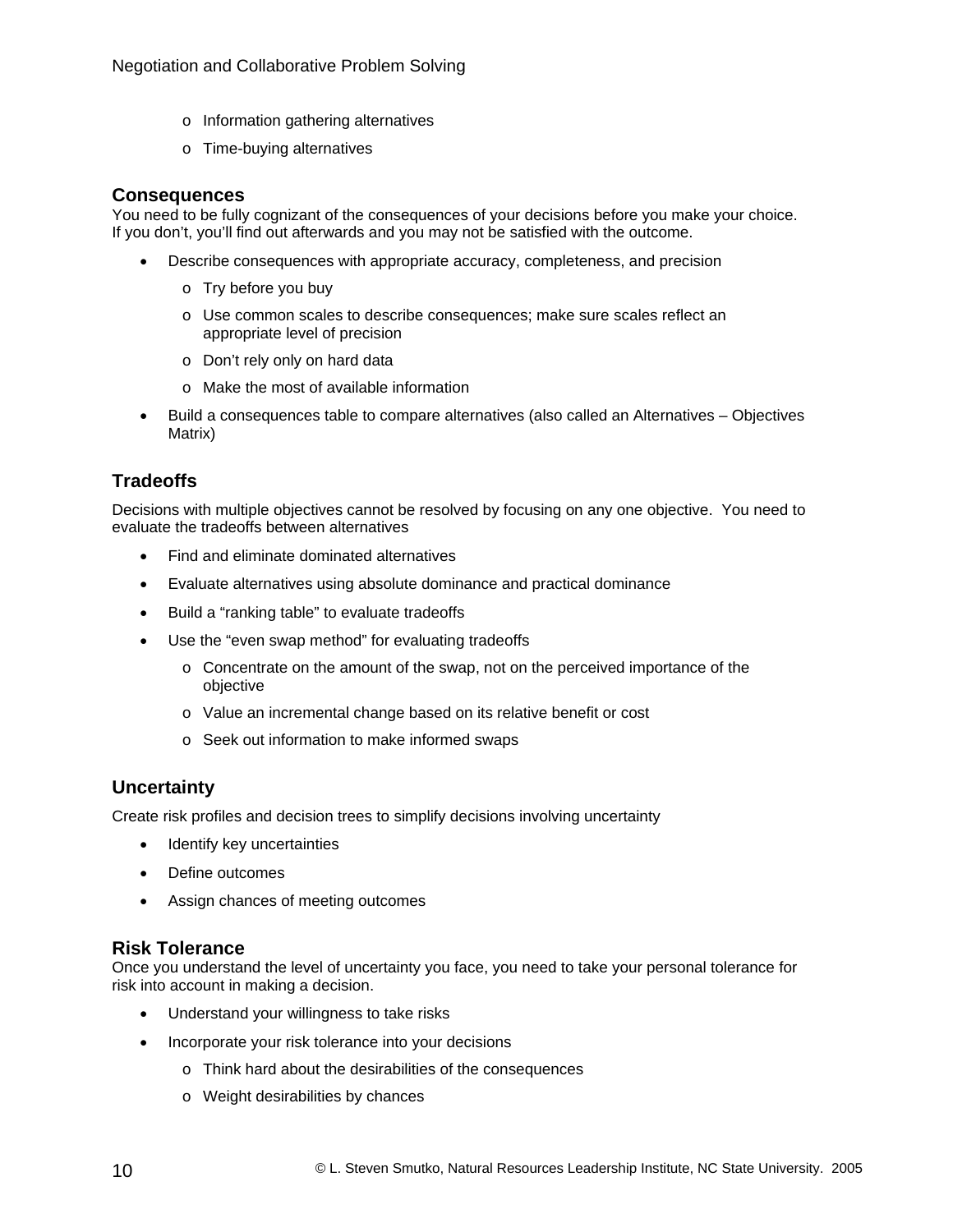- o Compare and choose
- Quantify risk tolerance with desirability scoring
- Watch out for pitfalls
	- o Don't over-focus on the negative
	- o Don't fudge the probabilities to account for risk
	- o Don't ignore significant uncertainty
	- o Avoid foolish optimism
	- o Don't avoid making risky decisions because they are complex
- Open up new opportunities by managing risk
	- o Share the risk
	- o Seek risk-reducing information
	- o Diversify the risk
	- o Hedge the risk
	- o Insure against risk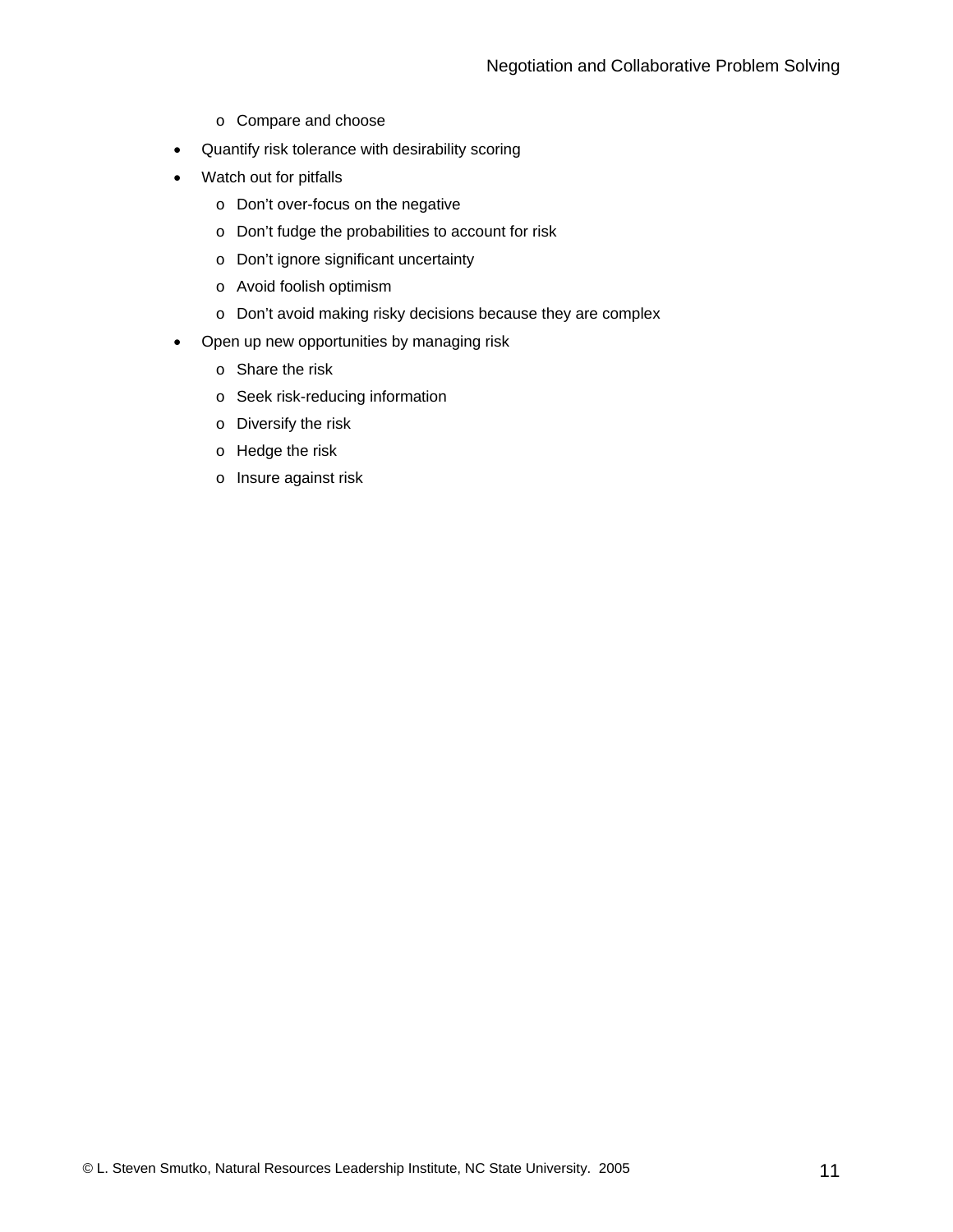# **STAGES OF THE COLLABORATIVE PROCESS**

A typical collaborative process has three well-defined stages<sup>3</sup>, each containing a number of steps, tasks or objectives.

#### **Getting Started–**  *Pre-Deliberation*

- Initiate the process
- Assess issues and stakeholders
- Design a strategy
- Set up a program

#### **Searching for Agreement –**  *Deliberation*

- Establish procedures
- Educate each other and specify needed information
- Define the problem
- Generate options
- Develop evaluation criteria
- Evaluate and select options
- Develop a plan

#### STAGE 1 STAGE 2 STAGE 3

#### **After the Agreemen**t **Post-Deliberation**

- Ratify the agreement
- Integrate agreement into formal processes
- Implement the agreement
- Keep avenues open for renegotiation

## Stage 1 – Getting Started: *Pre-Deliberation*

A stakeholder or a trusted outsider raises the possibility of collaboration and initiates the process. Following initiation, the pre-deliberation, or planning stage, should be carried out with a group of knowledgeable stakeholders who committed to the issue and are willing to participate in the process from the beginning. During this stage, the objectives of the collaborative process are to:

#### **Assess the issues**

- Identify conditions for collaboration.
- Develop a clear description of the issues that need to be addressed.
- Frame the problem as a joint search for resolution of the issue: "How can we...?"

#### **Identify stakeholders**

- Determine what (or whose) interests are at stake.
- Identify who can affect and who is affected by the issue
- Contact stakeholders and determine their needs for participating in a collaborative process.

 $\overline{a}$ 

 $3$  Lawrence Susskind and Jeffrey Cruikshank of the MIT-Harvard Public Disputes Program in their book, Breaking the Impasse, Consensual Approaches to Resolving Public Disputes (Basic Books, Inc, New York, 1987), outline three major stages of the negotiation process. These are namely: prenegotiation, negotiation, and postnegotiation. Here, the term "negotiation" has been softened somewhat and reframed as "deliberation" in order to incorporate all types of collaborative decision-making processes. Finally, the discussion incorporates the work of Susan Carpenter in presenting a programmatic approach to public dispute resolution (Solving Community Problems by Consensus, Program for Community Problem Solving, Washington, D.C., 1990).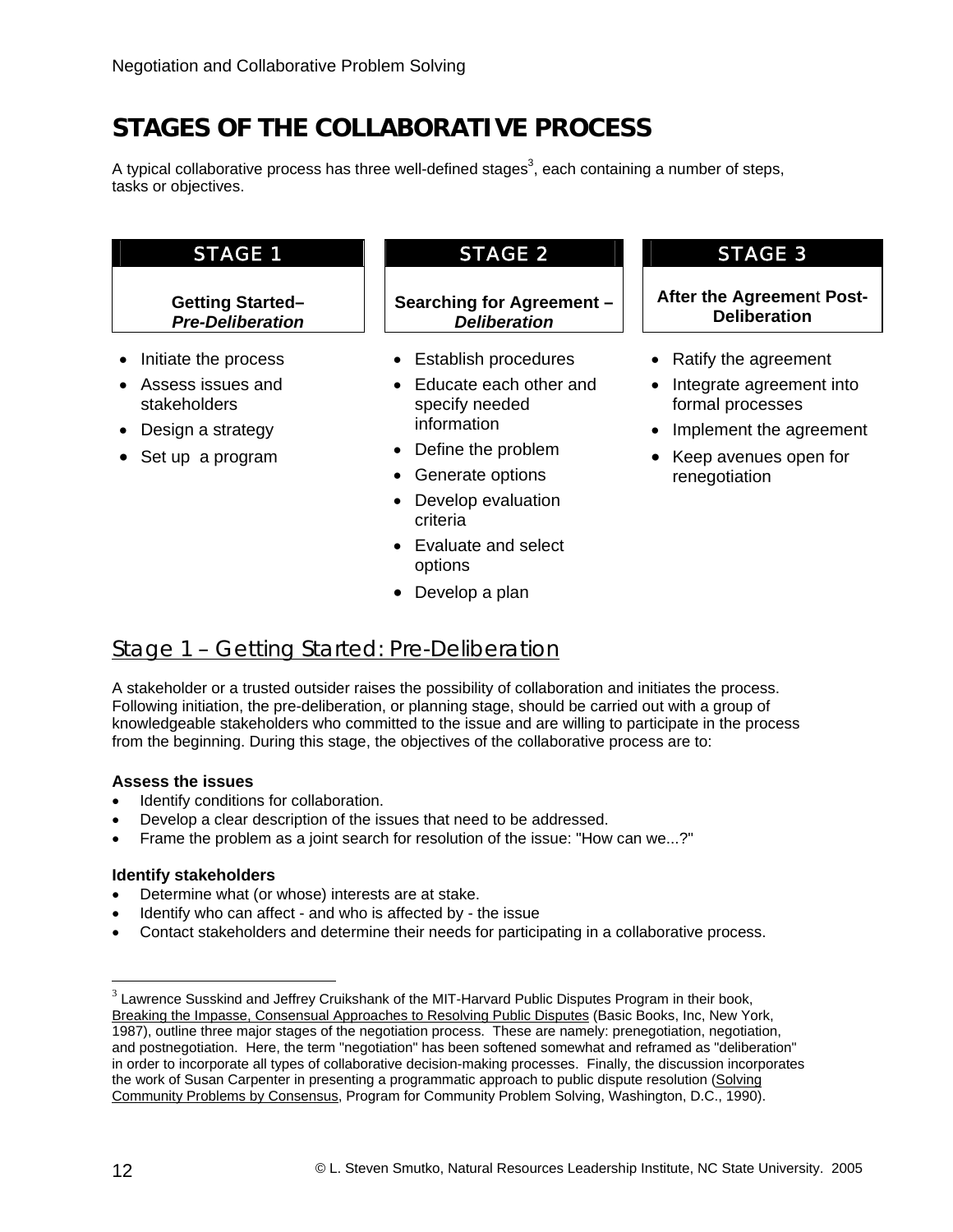#### **Design a strategy**

- Consider the most productive format: committee, negotiating team or conference format.
- Agree on process steps.
- Identify roles and who might fill them: chairperson, facilitator, recorder, technical resources, meeting logistics, etc.
- Plan your time frame.
- •

#### **Set up a program**

- Decide on logistical details: where and when to meet, agenda, etc.
- Draft the meeting ground rules and protocols (also called a group charter, meeting plan or convening document).

#### Stage 2 – Searching for Agreement: *Deliberation*

Once all the stakeholders have been contacted, the first meeting convened, and the protocols ratified, the participants can begin to deliberate the substantive issues. The facilitator's role in the deliberation stage is described in Volumes 9 and 11 of this series. The stakeholders' roles are described in a special issue for citizens called *Dealing with Conflict in Your Community*.

#### **Establish procedures**

• With the whole group, ratify the meeting ground rules and protocols drafted in the planning phase. Make changes where necessary.

#### **Educate each other**

- Share concerns related to the topic.
- Identify what is given.
- Identify what is understood.
- Identify sub-issues.
- Identify and share interests -- reasons, needs, concerns and motivations underlying participants' positions -- rather than assert positions.

#### **Define the problem**

- Define the present situation.
- Define the desired future.

#### **Specify information needs**

- Identify technical background information that is pertinent to the issue.
- Identify information that is available and information that is needed.
- Agree on methods for generating answers to relevant technical questions, or a path to follow even if no technical consensus exists.

#### **Educate each other (again, and whenever it is needed)**

- Field trips.
- Collecting data/soliciting reports.
- Briefings.
- Interviews.

#### **Generate options**

- Use task forces for larger groups.
- Bring in the public.
- Brainstorm.
- Use expert opinion.

#### **Develop criteria for option evaluation**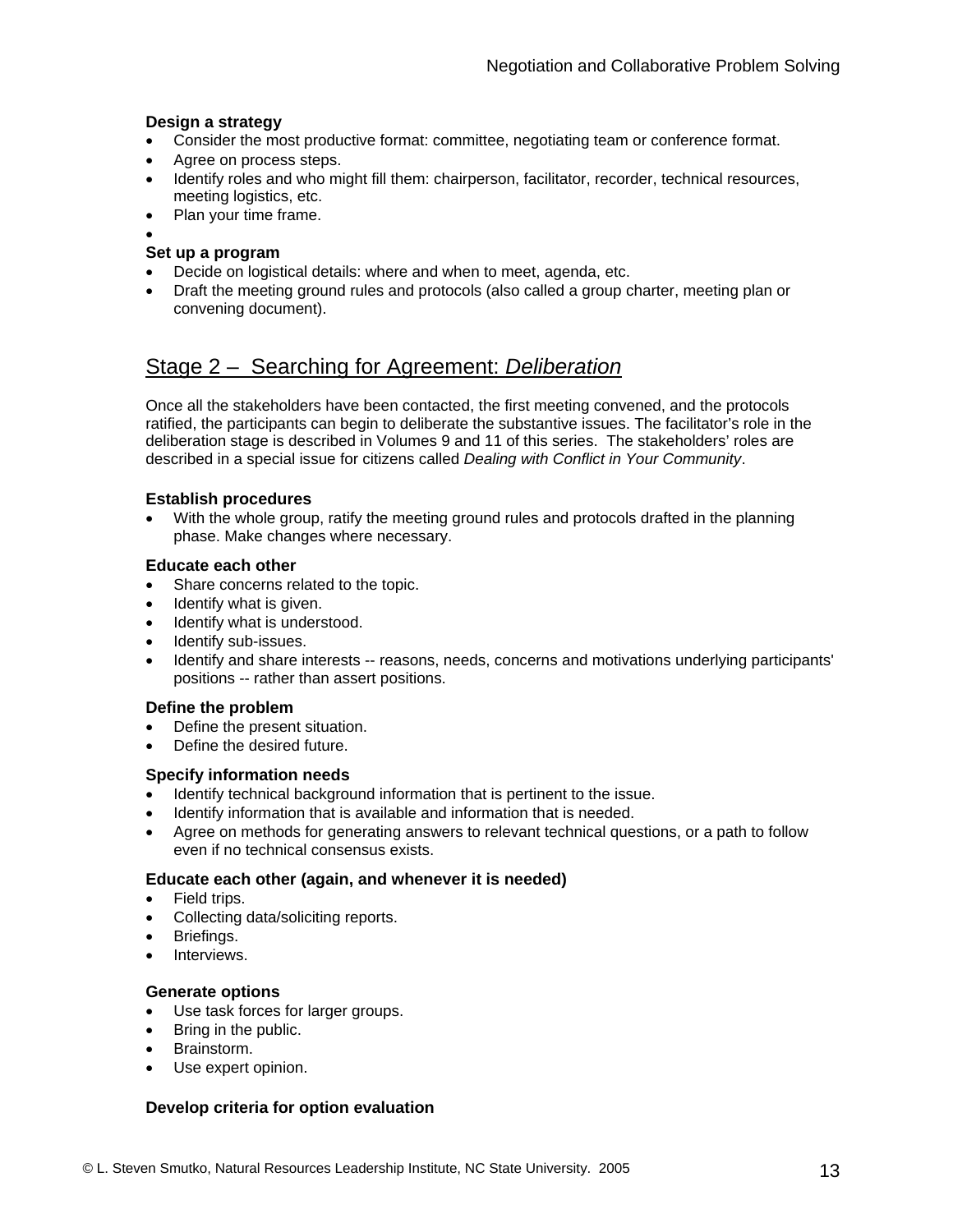Negotiation and Collaborative Problem Solving

- Feasibility
- Fairness
- **Efficiency**

#### **Evaluate options**

- Priority matrix
- Goal achievement.

#### **Reach agreements**

- **Building block**
- Single text
- Agreement in principle

#### **Develop a written plan**

- Document areas of agreement to ensure a common understanding of the participants' accord.
- Develop a plan of action: what, how, when, where, who.\

## Stage 3 – After the Agreement is Reached: *Post-Deliberation*

Once an acceptable solution has been identified, it must be approved and implemented by all responsible parties. During Stage 3, the objectives of the collaborative process are to:

#### **Ratify the agreement (Volume 10)**

- Parties get support for the plan from organizations that have a role in carrying it out.
- Each organization follows its own internal procedures as it reviews and adopts the plan.

#### **Integrate the agreement into the public decision-making process (Volume 10)**

- Governing bodies and agencies not directly included in the process have been kept informed during earlier phases of the process.
- Plan is considered and acted upon by the relevant agencies and governing bodies for implementation.

#### **Implement the agreement (Volume 10)**

- Maintain communication and collaboration as the plan is carried out.
- Monitor your results.
- Renegotiate, if necessary.
- Celebrate your success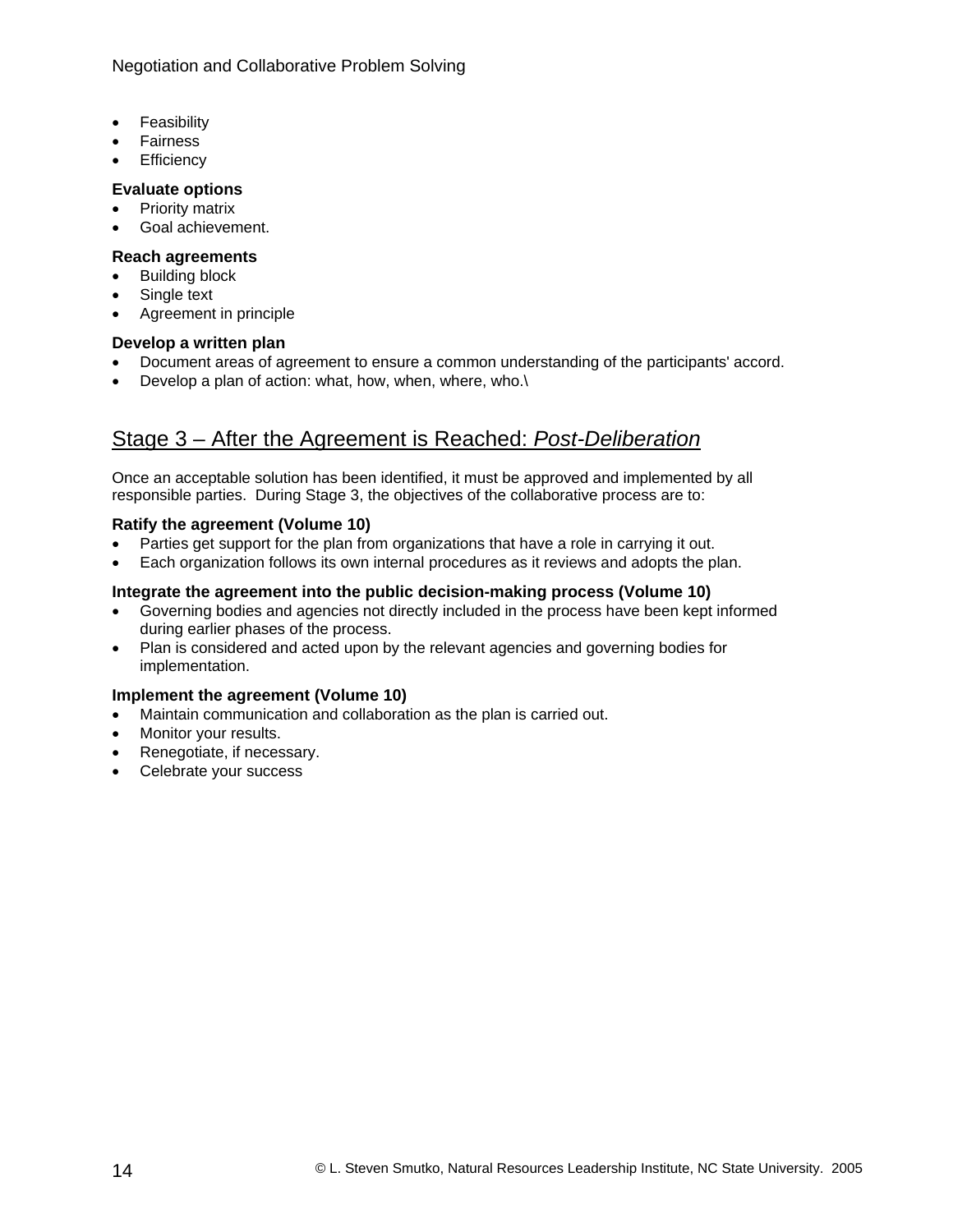# **PRINCIPLED NEGOTIATION<sup>4</sup>**

#### **1**. Separate the People from the Problem

#### **A. Perception**

- Put yourself in their shoes
- Don't deduce their intentions from your fears
- **Discuss each others' perspectives**
- **Give them a stake in the outcome**
- Align proposals with values

#### **B. Emotion**

- Recognize and understand
- **Make emotions explicit**
- Go ahead and let them vent
- Recognize the tactic
- **•** Don't react buy time to think
- Don't get mad, don't get even, get what you want

#### **C. Communication**

- **Nake the effort**
- **Listen to what they say; listen actively**
- **Speak to be understood**
- Speak for yourself

#### **D. Prevention works best**

- **Build a working relationship**
- Face the problem, not the people

#### 2. Focus on Interests Not Positions

#### **A. Identifying interests**

- **Ask why; why not**
- Realize that each side has multiple interests
- **Most powerful interests are basic human needs**
- **Make a list**

#### **B. Talking about interests**

- Make them real
- **Acknowledge their interests**
- **Put interests before your answer**
- **Look forward not back**
- Be concrete but flexible
- Be hard on the problem, soft on people

#### **C. Build a golden bridge**

 $\blacksquare$  Involve the other side

 4 From Roger Fisher and William Ury *Getting To Yes: Negotiating Agreement Without Giving In*, 2nd Edition*.*  Penguin Books, New York, 1991.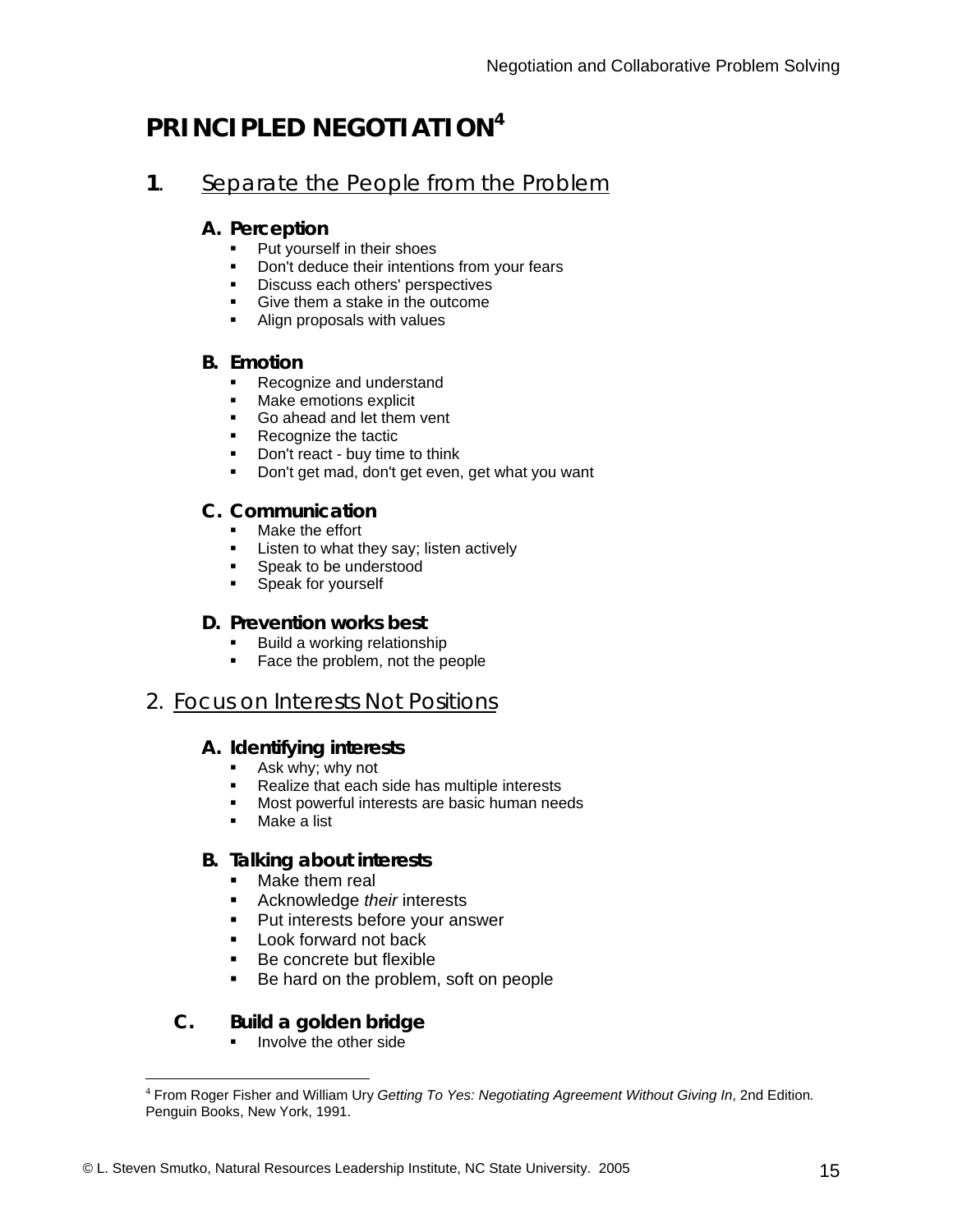- **Satisfy unmet interests**
- **Help them save face**
- Go slow to go fast

#### 3. Invent Options for Mutual Gain

#### **A. Four obstacles**

- **Premature judgement**<br>**Premature in Searching for a single**
- Searching for a single answer<br>Assuming a fixed pie
- Assuming a fixed pie
- Thinking that solving *their* problem is *their* problem

#### **B. How to invent options**

- Separate inventing from deciding<br>Brainstorm
- **Brainstorm**
- **Broaden your options**
- Look through the eyes of different experts<br>■ lnvent agreements of different strengths
- Invent agreements of different strengths

#### **C. Look for mutual gain**

- **Look for shared interests**<br>**Dovetail differing interests**
- Dovetail differing interests
- **Trade off preferences**
- **Make their decision easy**

#### 4. Use Objective Criteria

 **A. Criteria need to be independent of each others' will**

#### **B. Developing objective criteria**

- Fair standards
- **Fair procedures**

#### **C. Negotiating with objective criteria**

- Frame each issue as a joint search for objective criteria
- Reason and be open to reason on which standards to choose
- **Never yield to pressure, only to principle**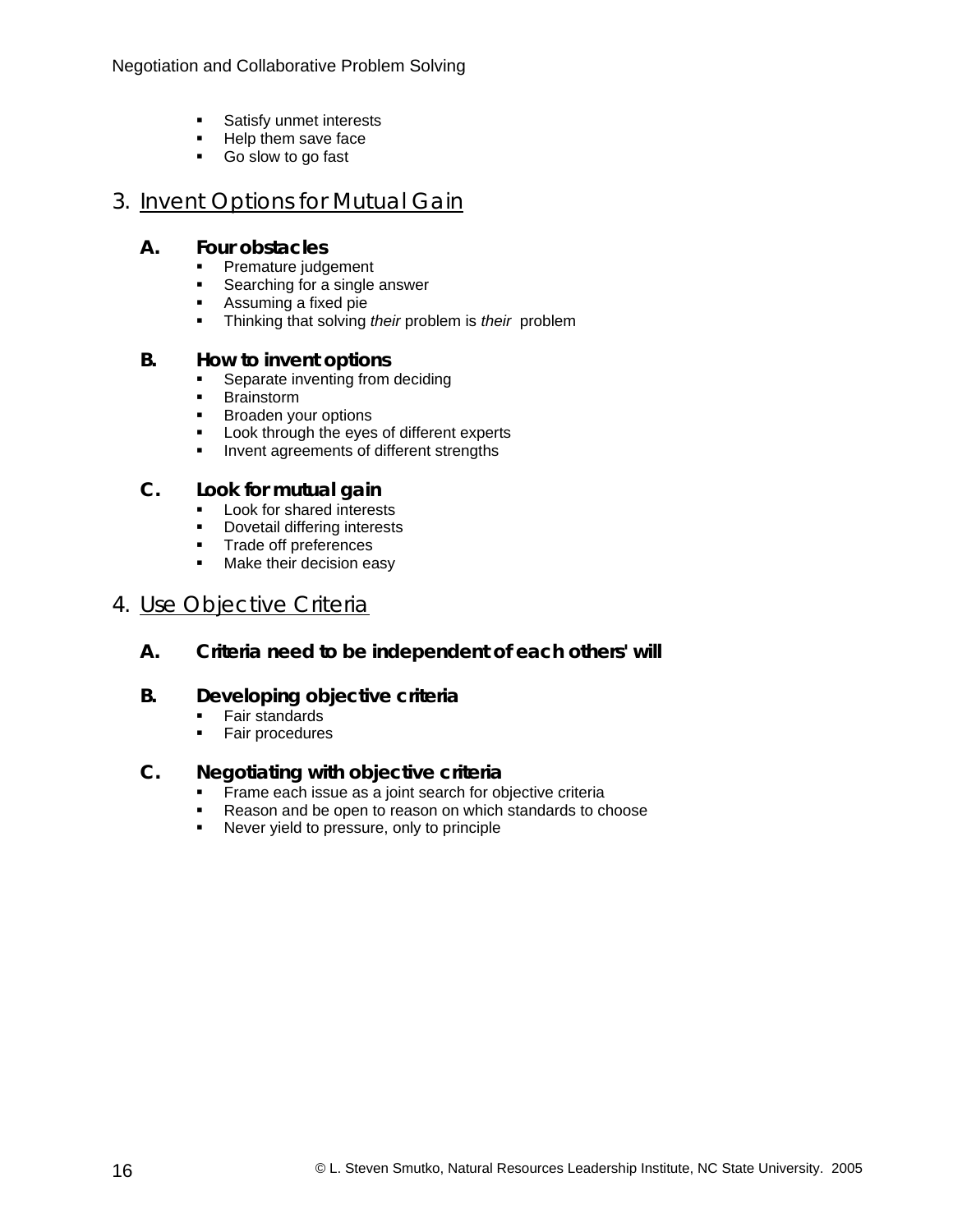# **COMMUNICATING THROUGH CONFLICT**

#### Listening For Their Interests

- 1. STOP TALKING You can't listen while you are talking.
- 2. EMPATHIZE WITH THE OTHER PERSON Try to put yourself in their shoes.
- 3. ASK QUESTIONS When you don't understand, when you need more explanation, when you want to be liked, when you want to show that you are listening.
- 4. DON'T GIVE UP TOO SOON Don't interrupt other people; give them time to say what they have to say.
- 5. CONCENTRATE ON WHAT THE OTHER PERSON IS SAYING Focus your attention on his/her words, ideas, and feelings.
- 6. LOOK AT THE OTHER PERSON Facial and body expressions (eyes, mouth, hands) all help to communicate with you. They will make you focus too.
- 7. LISTEN FOR HOW SOMETHING IS SAID Tone of voice and expression may provide more information than the content of the message.
- 8. LEAVE YOUR EMOTIONS BEHIND (IF YOU CAN) Try to push your worries, fears, and problems outside the meeting room. "Step to the balcony."
- 9. CONTROL YOUR ANGER Try not to get angry at what the other person is telling you. Your anger may prevent you from understand his/her meaning.
- 10. GET THE MAIN POINTS Concentrate on main ideas, not the examples. Stories, anecdotes, supporting data are important but usually not the main point. Examine them only to see if they support or clarify the main idea. Don't "chase the red herring."
- 11. EVALUATE FACTS AND EVIDENCE As you listen, try to identify not only the significance of the data, but also their relationship to the argument.
- 12. REACT TO IDEAS, NOT THE PERSON Don't let your reactions to the person influence your interpretation of what is being said. The ideas may be good even though you don't like the person.
- 13. DON'T ARGUE MENTALLY Don't be formulating a rebuttal while the other person is speaking to you.
- 14. DON'T MAKE ASSUMPTIONS Don't assume that… they use words in the same way you do; they don't say what they mean but you understand what they mean; they avoid looking you in the eye because they are lying; they interpret data the same way you do; they have access to the same information you do; they are trying to do you harm because they don't agree with you; they are distorting the truth because they don't agree with you.

#### Observe the Behavior of Others

Learn to look (listen) for both the content and the conditions in a conversation. The content will often tell you one thing while the conditions (behaviors) tell you another. Look (listen) for:

**Masking** – Understating or selectively showing their true opinions. Sarcasm, sugarcoating, and couching are ways that we can mask our true meaning

*Sure, whatever you say.* (I really think your idea stinks.)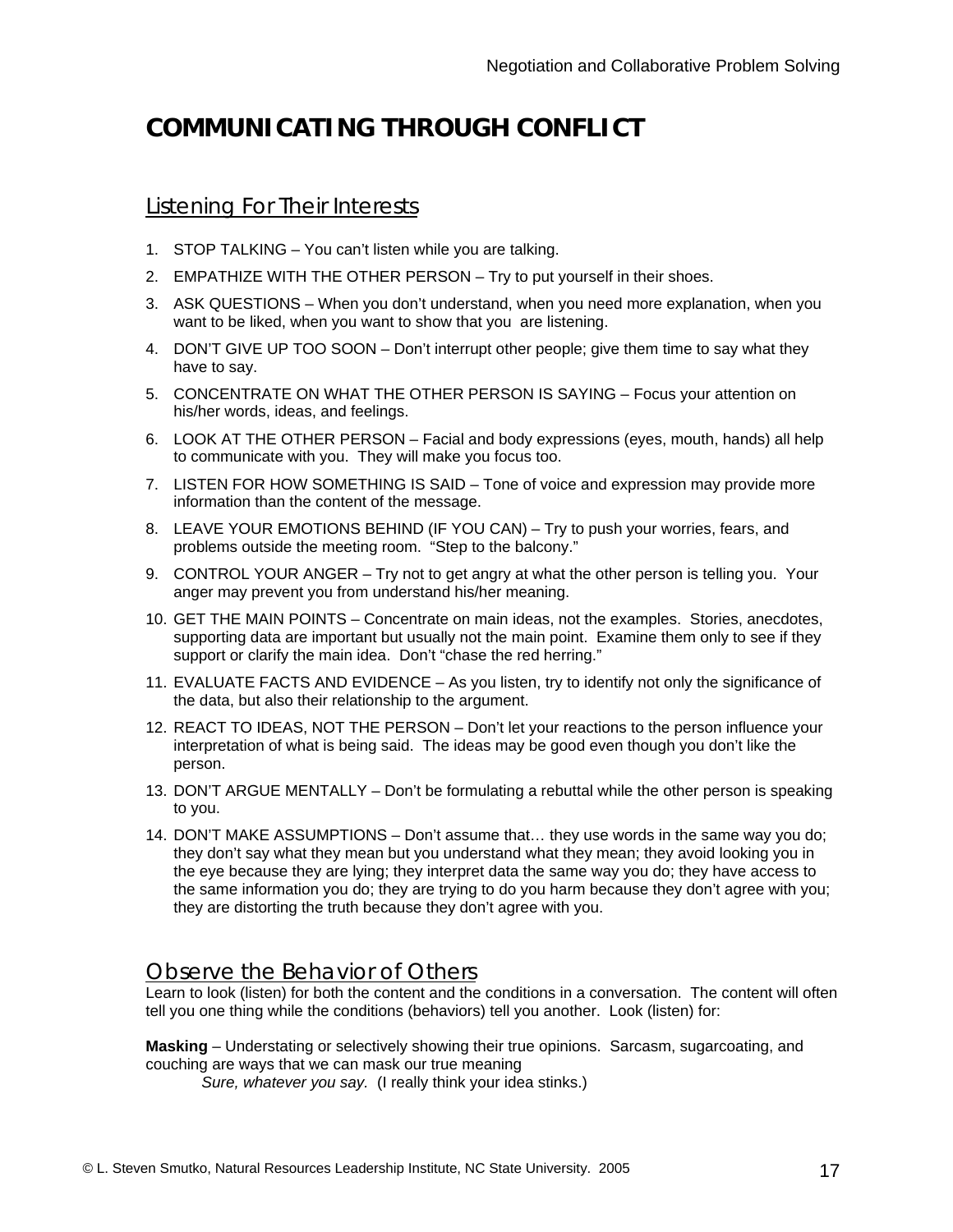**Avoiding** – Staying completely away from sensitive subjects. We talk but don't really address the tough issues.

*Okay, I'll go along with your plan.* (This is unfair! We always do what you want us to do.)

**Withdrawing** – Pulling out of communications altogether, losing even the possibility of dialogue in order to steer clear of difficult topics.

*I'm sorry, but I can't be at the meeting today. Something's come up.* (I'm not touching that with a 10-foot pole!)

**Controlling** – Coercing others through the way we share our information or drive the conversation. This includes cutting others off, overstating your opinions, speaking in absolutes, forcefully changing the subject, or using directive questions to control the situation.

*No one with any common sense would think that that option is workable. Let's not even go there.* 

**Labeling** – Attempting to badger others into abandoning their views by attaching names or labels to them, rather than to their behaviors.

*Don't be such a tightwad. We need to consider all alternatives, even if they cost money.* 

**Attacking** – The stage of discourse where the goal is to punish the other person by resorting to name calling, belittling, and threatening.

*You do that, and I'll make you regret it!* 

#### Active Listening

#### **1. Attend, Encourage**

- Convey that you are interested and listening
- Encourage the other person to continue

#### **2. Restate Content**

- Check your meaning with his
- Show that you are listening and understand what is being said

#### **3. Reflect Feelings**

- Show that you understand how the person feels
- Help a person temper and evaluate his own feelings

*I see…* 

*That's interesting…. Uh-huh… I understand…* 

*As I understand it, you plan is… This is what you have decided to do and the reasons are…* 

*You feel that…* 

*As you saw it, it made you feel cheated…*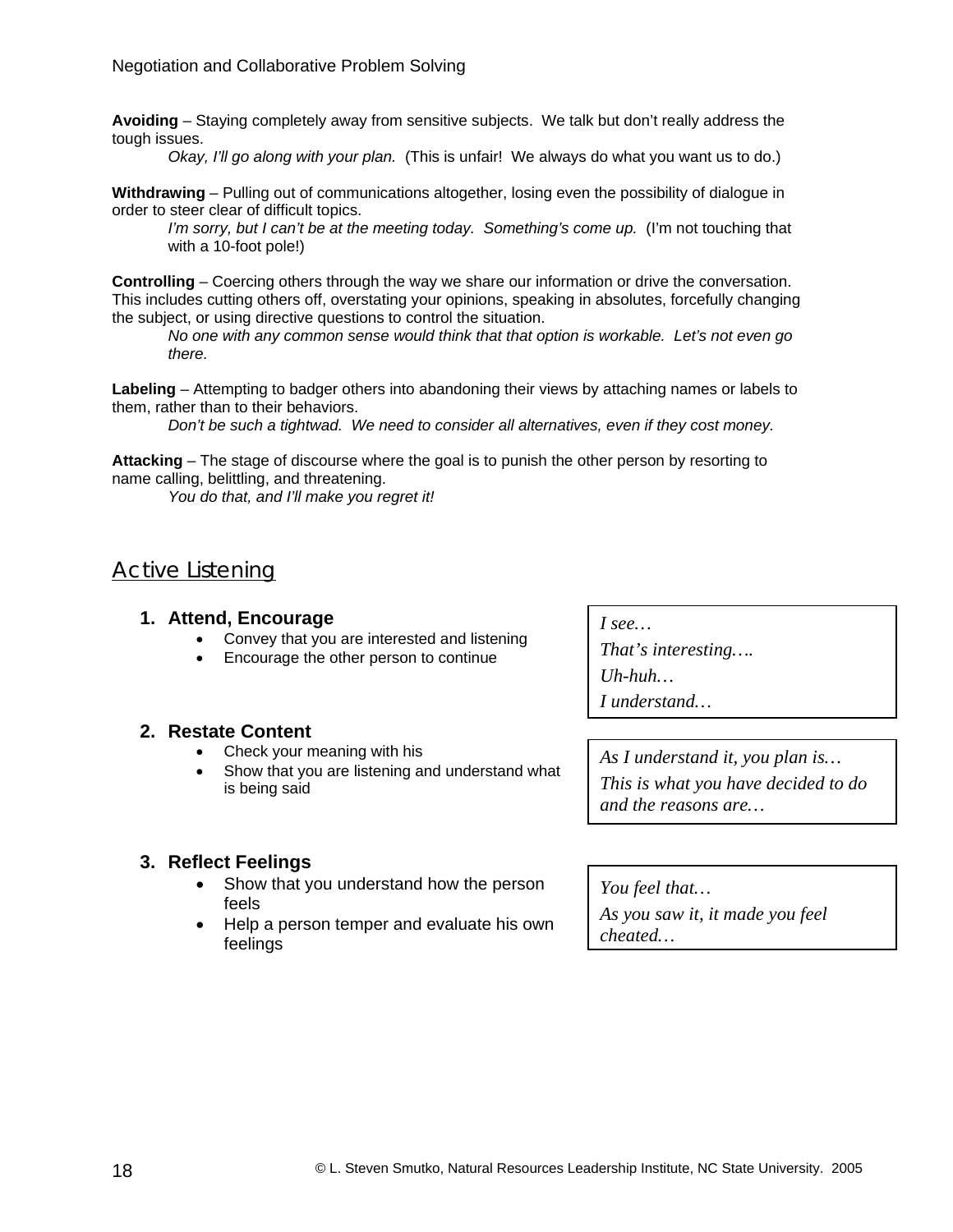#### **4. Clarify**

- Get additional facts
- Help the other person explore sides of the issue

*Did you mean to say that… I'm not sure I understand what you meant by… Help me understand….*

#### **5. Summarize**

- Bring the discussion to a focus
- Serve as a springboard for further discussion on new aspects of the issue

*These are the key ideas I heard you express…* 

*If I understand you correctly, you are saying that…* 

#### Asserting Your Interests: The "I" Message

Using "I" messages to express feelings of anger or frustration helps the listener feel less defensive and better able to hear your message. "You" messages, on the other hand, can escalate emotions and the conflict.

#### **You-Messages:**

- blame the other person for the situation: *You made me late and I missed half the presentation!*
- make negative generalizations (labels) about the other: *Why are you always so late??*

#### **I-Messages:**

- tell how you feel without attacking: *I felt really angry when you didn't show up. I got there late and felt panicky when I discovered that I missed half the presentation.*
- are specific about what you need: *It's important to me to keep up with this new project. It's an area I'm not very familiar with and I need to really stay on top of things.*
- are creative about what can be done to make things different: *Next time, let's coordinate our schedules so that we can prevent this from happening again.*

#### **The I-Message Formula:**

When (say exactly what happened – identify the behavior)... I feel (what feeling words describe it best?)… because (what effect did the behavior have on my life?)… and what I'd like is (make a suggestion for the future).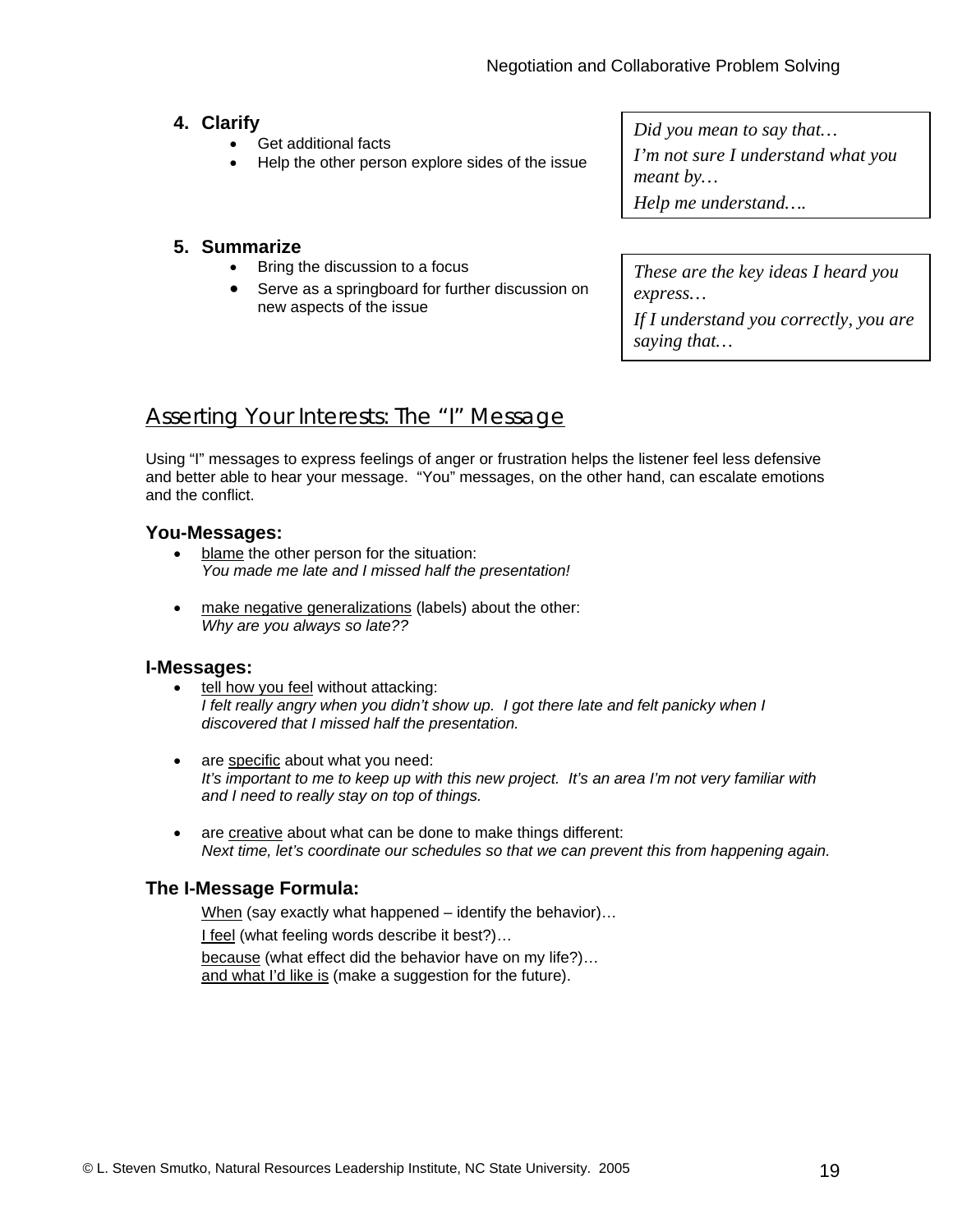#### Negotiation and Collaborative Problem Solving

#### The Assert & Listen Sequence



# Time

**Assert –** State your interest

**Defend** – The other person responds defensively

**Listen** – Reflect until you get a "yes"

**Reassert** – Restate your interest. Use an I-message

**Defend** – The other person responds defensively

**Listen** – Reflect until you get a "yes"

**Reassert** – Restate your interest. Use an I-message

**Defend** – The other person responds defensively

**Listen** – Reflect until you get a "yes"

**Agree**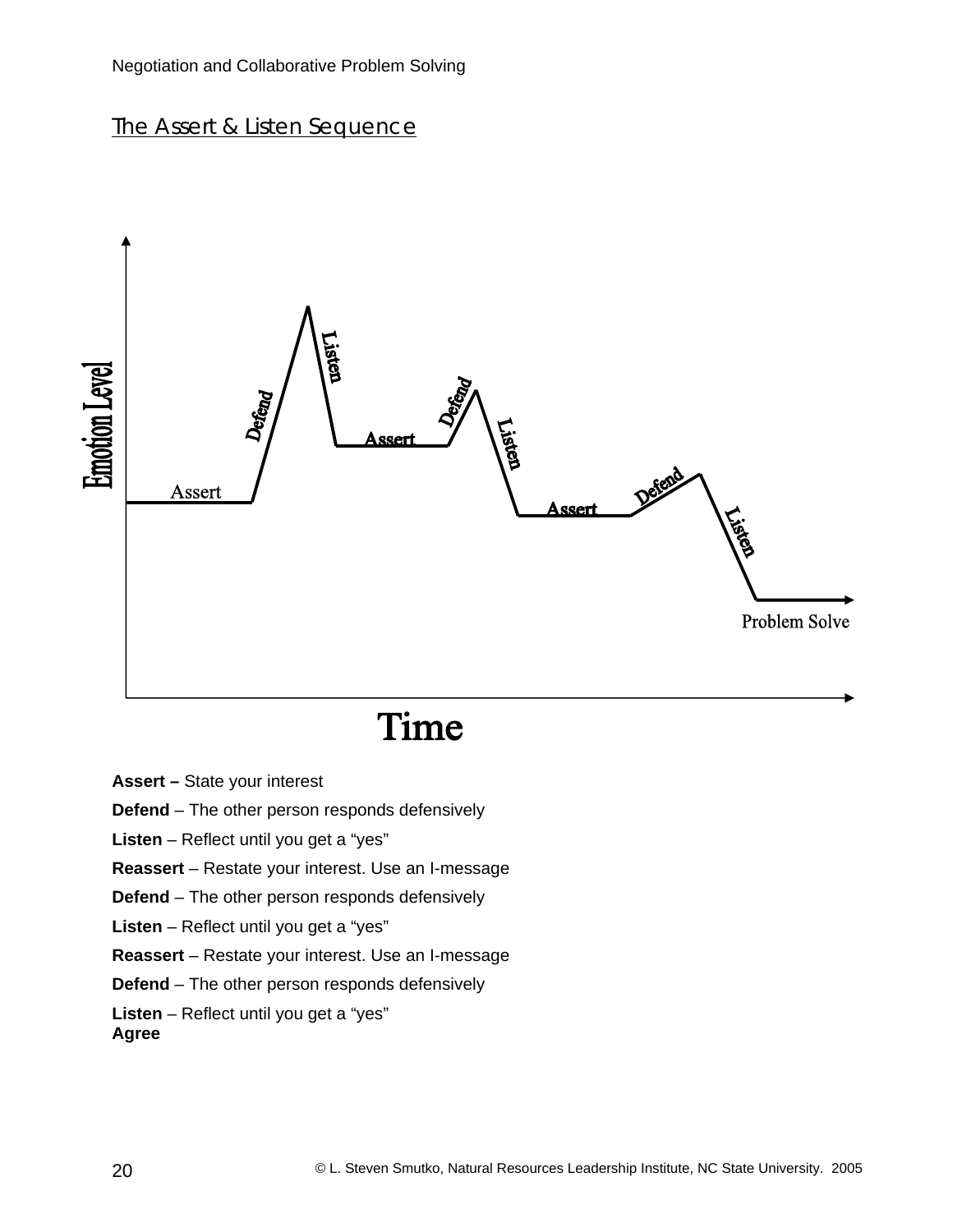## Making It Safe

When people don't feel safe they won't use productive dialogue and will likely resort to unproductive communicative behaviors. As you communicate, watch (listen) for those behaviors that block productive talk (masking, avoiding, withdrawing, controlling, labeling, attacking). Providing a safe setting for dialogue requires two conditions: (1) **mutual respect**; and (2) **mutual purpose**.

Mutual respect means that other people perceive that we value them and their ideas. We see others as worthy of civility and dignity, and vise versa. Dialogue ceases when mutual respect breaks down and people resort to unproductive communication behaviors. From that point forward, the conversation is no longer focused on getting results, but on defending dignity and getting even.

#### **Indications that mutual respect is at risk:**

- Interruptions
- **Pouting**
- Name calling
- Anger
- Shouting
- Resistance to new suggestions and options
- **Retaliation**

#### **Remedies to gain (or regain) mutual respect:**

- 1. If you have been disrespectful, APOLOGIZE
- 2. If you feel that respect has been lost because of a misunderstanding, CLARIFY. (Example using a contrasting statement: *I don't want you to think that I believe that your organization isn't doing good research.. I do, however, have some concerns about how the research results are being presented and interpreted.*)

Mutual purpose creates an entrance condition for dialogue. Mutual purpose is solidified when others perceive that we care about their goals, and we perceive that they care about ours. *Mutual purpose is the foundation of trust.* When people believe that your intentions are positive, they are willing to work harder in the conversation in an attempt to meet your interests. Without mutual purpose, people will suspect our motives for attempting dialogue are self-serving and even spiteful.

#### **Indications that mutual purpose is at risk:**

- Debate
- Accusations
- Putting solutions first
- Unwillingness to reveal interests or true intentions
- Circling back to the same topic

#### **Remedies to gain (or regain) mutual purpose:**

- 1. If mutual purpose has not been established, verbally commit to it (*It seems that we are at cross purposes here. Let's see if we can find a solution that works for us both.*)
- 2. Clearly specify your own interests. Seek to understand the interests of others.
- 3. Reframe the problem into one that invites mutual solutions (*How can we… while at the same time…)*
- 4. Identify options for mutual gain.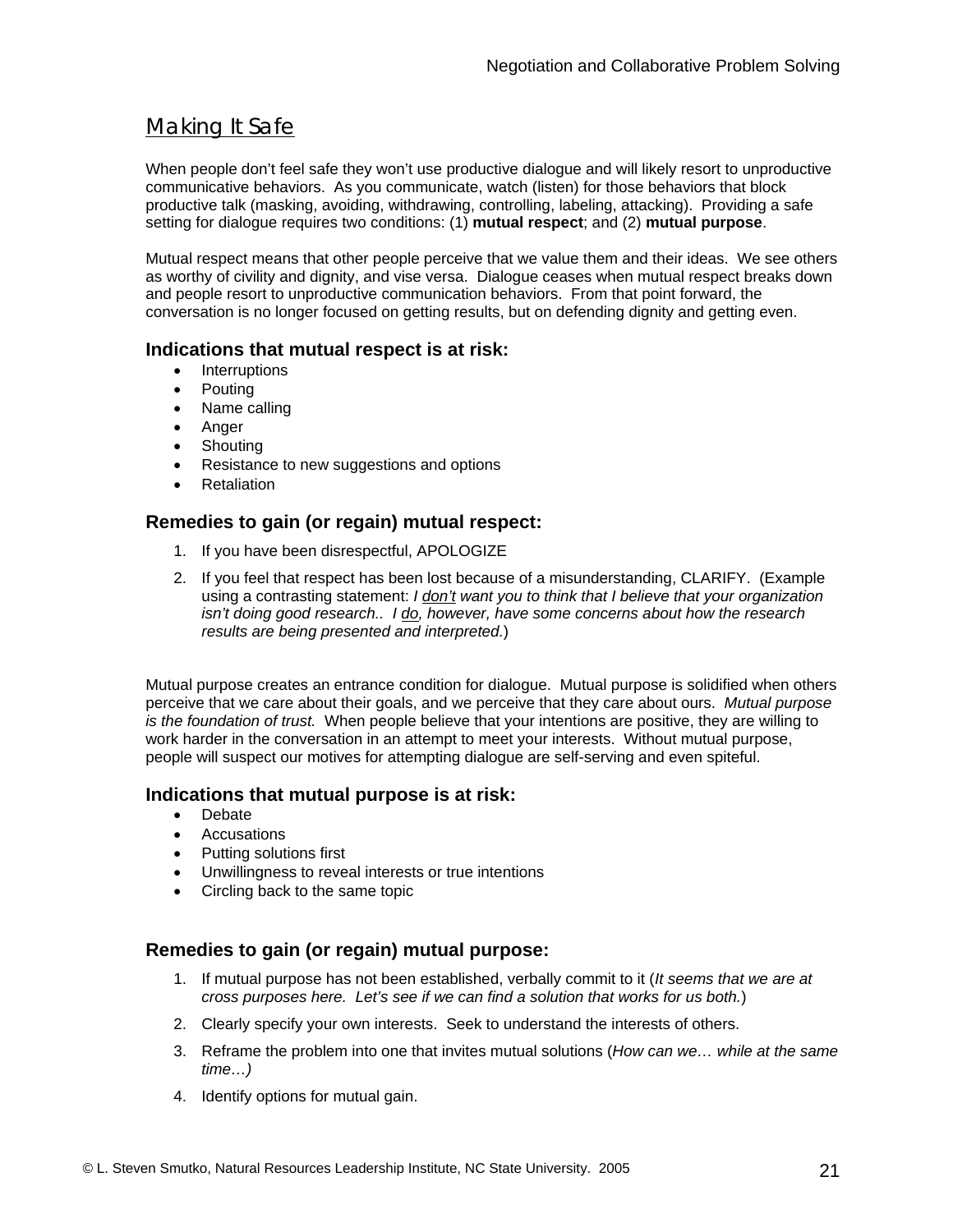# **THINKING ABOUT CONSENSUS**

Consensus is the decision rule that allows collaborative problem solving to work. It is a way for more than two people to reach agreement. Consensus prevents domination by the majority, allows building of trust and the sharing of information, especially under conditions of conflict. Consensus does not mean that everyone will be equally happy with the decision, but all do accept that the decision is the best that can be made at the time with the people involved. The term, consensus, has multiple meanings.

#### Multiple Meanings of Consensus:

- 1. Majority: 51 percent or more agree
- 2. Unanimity: Everyone agrees
- 3. Conditional Unanimity: the definition most often applied in collaborative problem solving. A consensus decision is one everyone can live with because:
	- $\bullet$  it is the best alternative under the circumstances, and
	- $\bullet$  it attends to each party's most important interests

#### Advantages of Consensus

- 1. It requires sharing of information, which leads to mutual education, which, in turn provides the basis for crafting workable and acceptable alternatives.
- 2. It promotes joint thinking by a diverse group which leads to creative solutions.
- 3. Because parties participate in the deliberation they understand the reasoning behind the chosen solution and are willing to support its implementation.

#### Principles of Consensus

A number of essential principles underlie the practice of consensus and contribute to its success.

- To achieve consensus, everyone in the group must actively participate.
- To participate fully and freely, all group members must have a common base of information and keep up to date on the progress of the group.
- The group must create and maintain an atmosphere in which everyone feels free to state his or her views and to disagree.
- Disagreements should be respected; they can illuminate unrecognized problems and serve as a catalyst for improving the decision.
- When someone objects or disagrees, the goal of the group is to discover the unmet need that has produced the objection and to find a way to meet that need in a revised agreement, rather than to suppress the objection.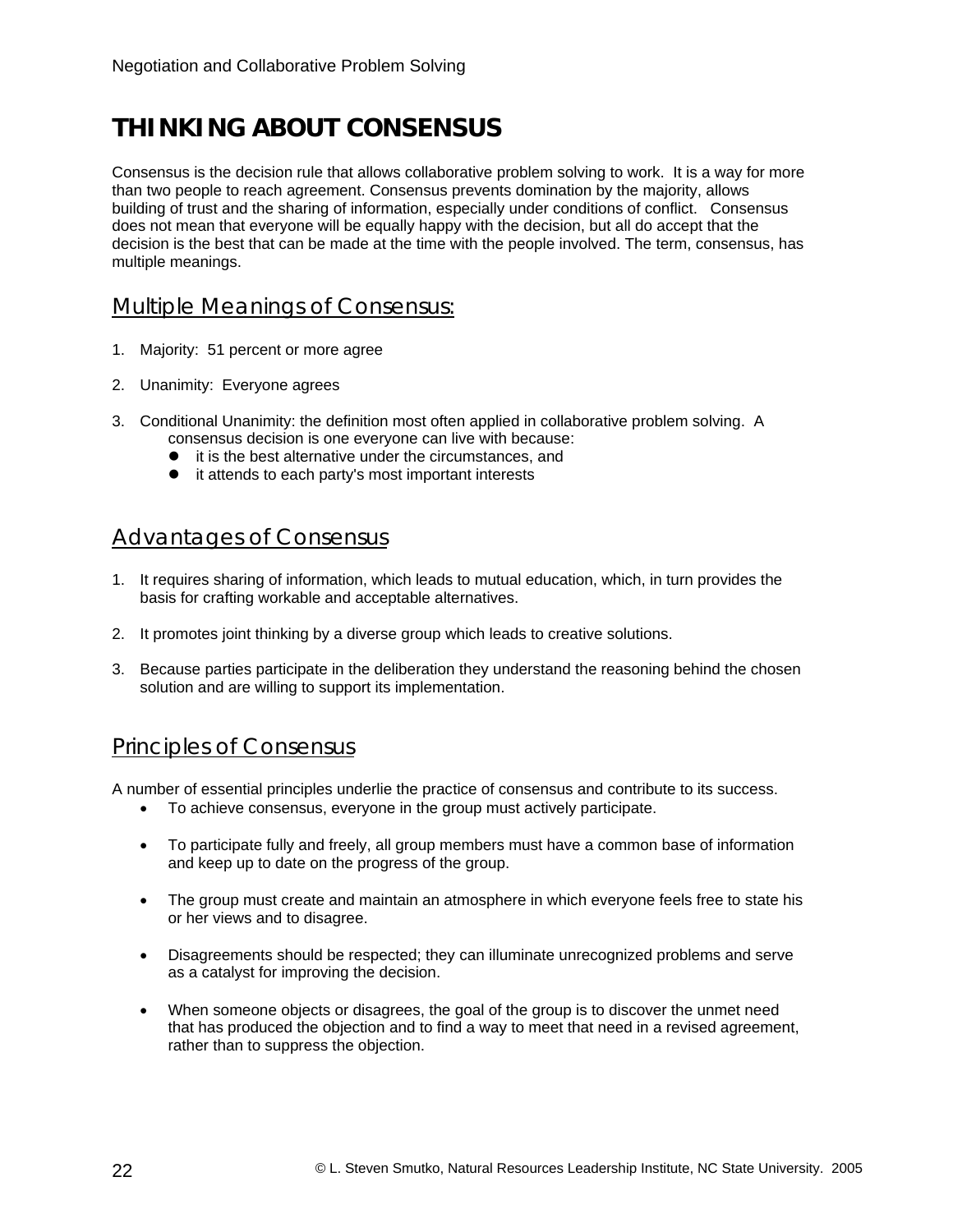#### Levels of Consensus

Once a proposal has been made, the group must discover how each member feels about it, and then identify specific concerns in order to move forward in problem solving.

When checking for unanimity, Kaner, et al (*Facilitator's Guide to Participatory Decision-Making*, by Sam Kaner, New Society Press, Philadelphia, 1996.) suggest using an eight-point scale that assesses the possible gradients of agreement among participants. The scale allows participants to communicate their intentions more clearly and permits a clearer assessment of the degree of agreement that exists. The greater precision permits greater confidence in knowing whether or not to move ahead. The eight-point scale is presented below:

- 1. Endorsement *(I like it)*
- 2. Endorsement with a Minor Point of Contention (Basically, I like it)
- 3. Agreement with Reservations (I can live with it)
- 4. Abstain (I have no opinion)
- 5. Stand Aside (I don't like this, but I don't want to hold up the group)
- 6. Formal Disagreement, but Willing to Go with Majority (I want my disagreement noted in writing, but I'll support the decision.)
- 7. Formal disagreement with Request to Be Absolved of Responsibility for Implementation (I don't want to stop anyone else, but I don't want to be involved in implementing it).
- 8. Block *(I won't support the proposal)*.

The scale allows more precise interpretation of support for a decision, from enthusiastic support, through luke-warm, to ambiguous support. Everyone can judge whether the degree of support warrants continued action.

# ,**Five Finger Scale**

A more abbreviated scale that allows a show of hands is a five finger scale. Participants show by the number of fingers they hold up their level of agreement to a given proposal:

- **1 Finger:** Endorsement (I like it)
- **2 Fingers:** Endorsement with a Minor Point of Contention (Basically, I like it)
- **3 Fingers:** Agreement with Reservations (I can live with it)
- **4 Fingers:** Stand Aside (I don't like this, but I don't want to hold up the group)
- **5 Fingers:** Block (I won't support the proposal)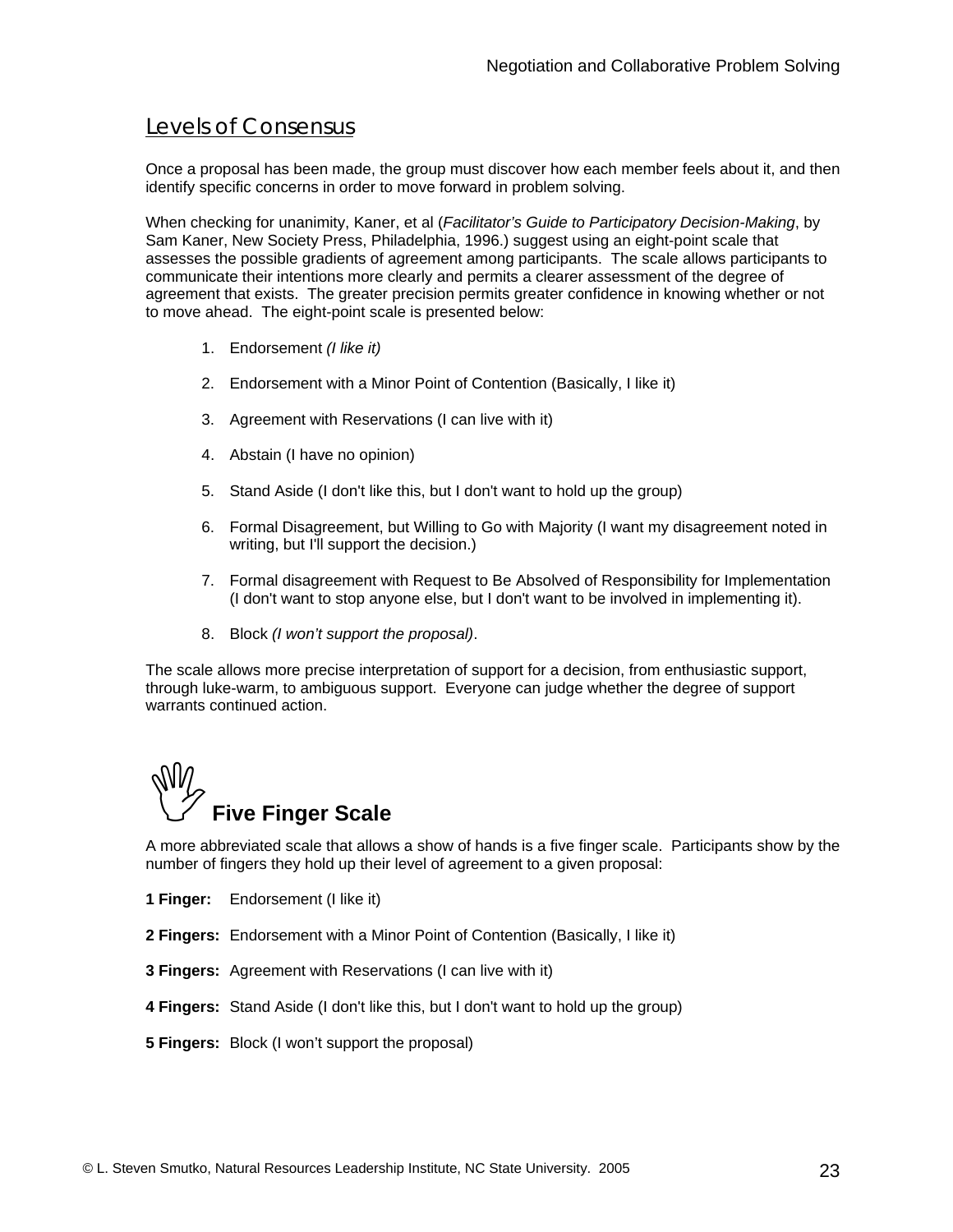If all members of the group express approval at levels 1, 2, 3 or 4, then they have reached consensus. If some members continue to disagree sufficiently to block the proposal (level 5), then consensus has not been reached. The challenge to the group is to see what interest must be addressed in the proposal to move people at 5 to 4 (or higher) and from 4 to 3 (or higher).

It is important to find out the nature of disagreements with a proposal. It is often helpful to characterize concerns as follows:

- Minor concerns with wording or editing.
- Agreement with the main thrust of the proposal, but concerns with specific elements which, if changed, would lead to agreement.
- Major concerns: principled disagreement with the overall direction of the proposal, which if not addressed, would lead the member to block the consensus.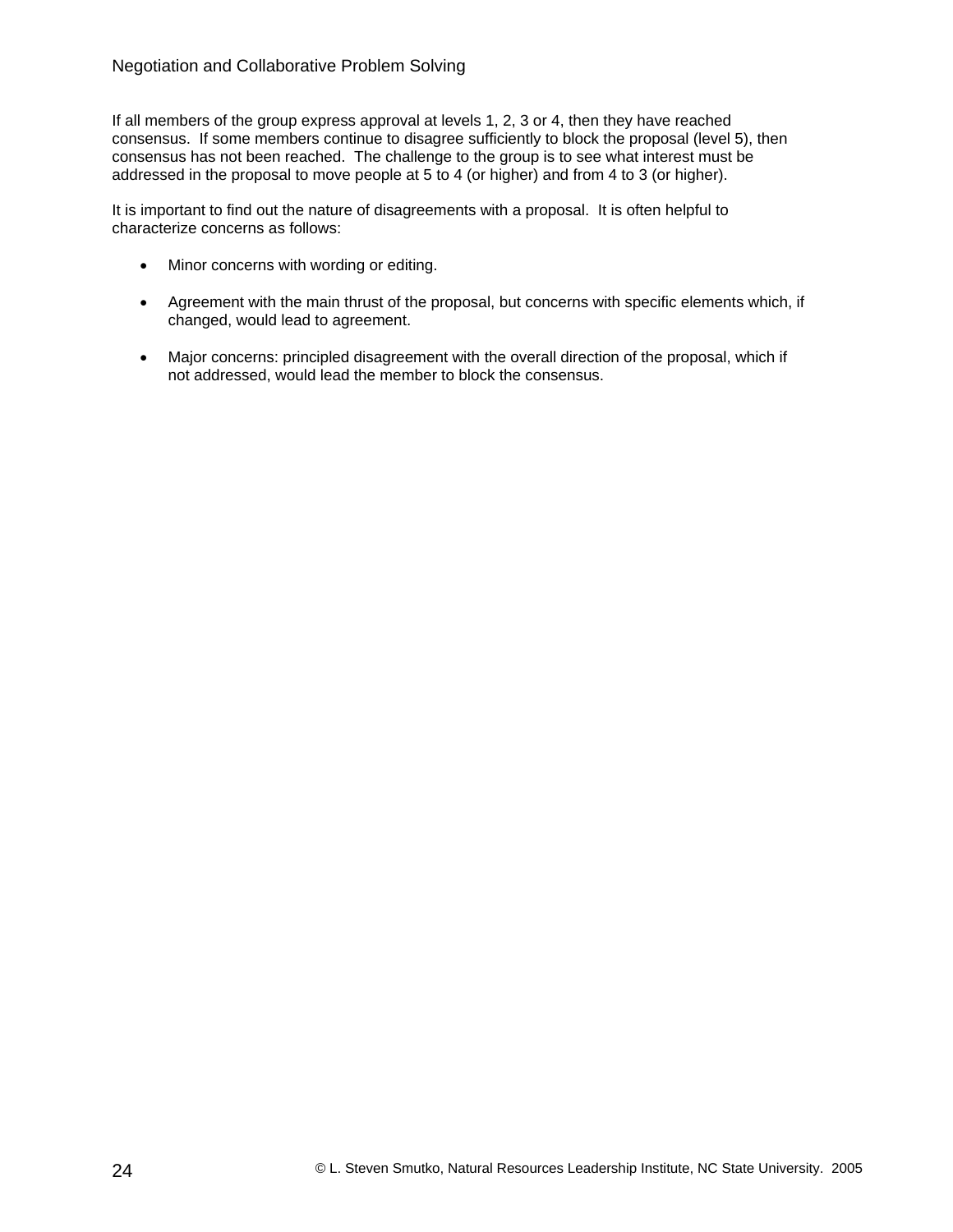# **FORMS OF AGREEMENT**

| <b>Stronger</b> | Weaker      |
|-----------------|-------------|
| Substantive     | Procedural  |
| Non-conditional | Contingent  |
| <b>Binding</b>  | Non-binding |
| Permanent       | Provisional |
| Comprehensive   | Partial     |

**Substantive Accord:** Focuses on specific, tangible exchanges that are made. "Intensive livestock operations will be sited no closer than 1,500 feet from the nearest perennial stream."

**Procedural Accord:** Defines the process to be used in making he decision. "During the next two weeks the researcher we agreed upon will gather the information; then we will meet on March 12 to examine the data and complete our settlement."

**Non-conditional Accord:** Defines how the dispute will be resolved without the requirement of any future conditions.

**Contingent Accord:** Agreement involving a conditional sequence of actions. "if you will move your activities over by 100 feet, we will waive the necessity for a special permit."

**Binding Accord:** Requires a party to uphold the terms of the settlement; often specifies consequences for not following through.

**Non-binding Accord:** Agreement constitutes a set of recommendations or requests to which the parties need not adhere.

**Permanent Accord:** A lasting agreement that is unalterable.

**Provisional Accord:** A temporary agreement that may be subject to future change.

**Comprehensive Accord:** Agreement that covers all disputed issues.

**Partial Accord:** Agreement on only a portion of the issues under dispute.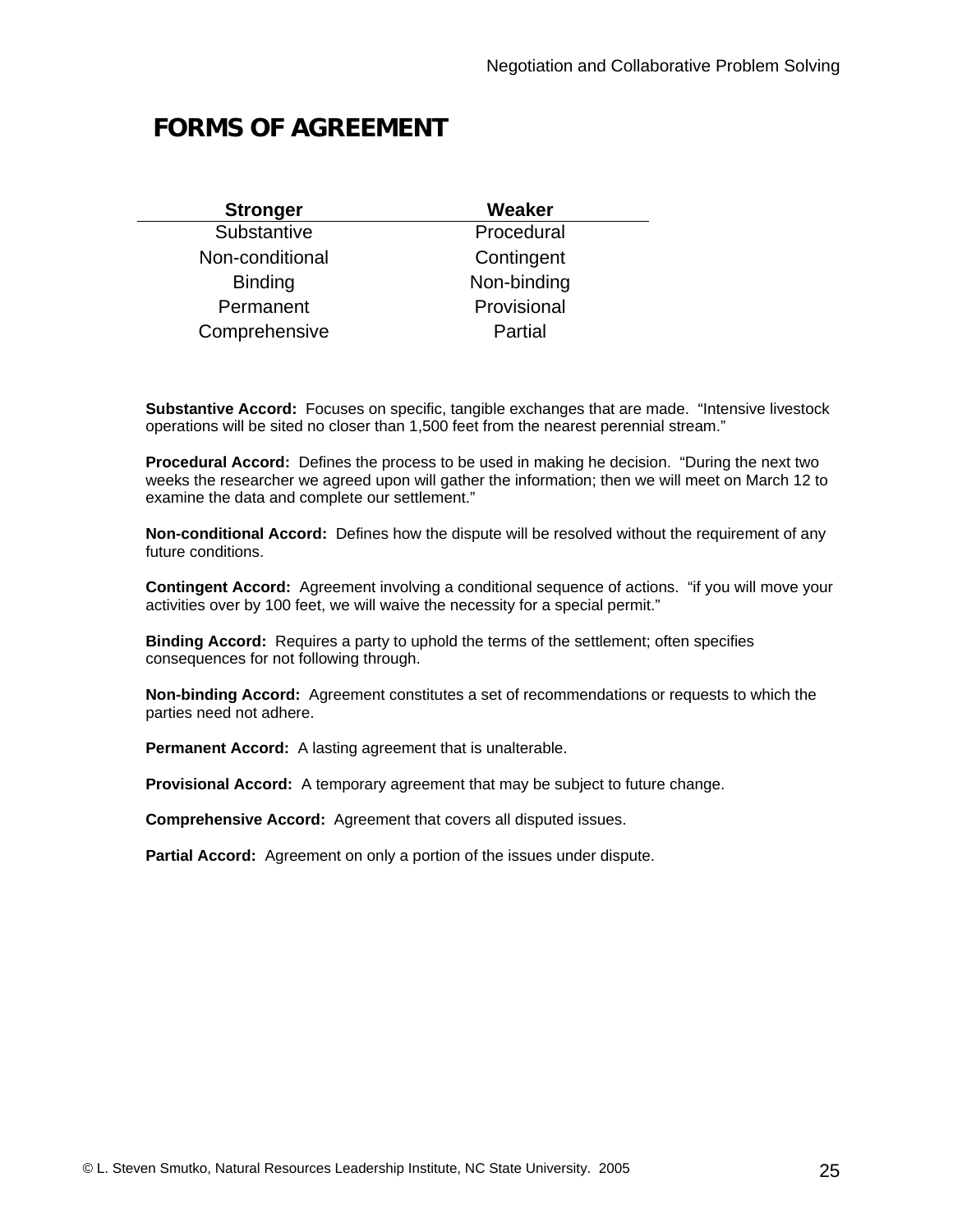# **DURABLE AGREEMENTS**

#### Durable Agreements Must Satisfy Three Types Of Interests

Substantive, procedural and psychological interests must be satisfied if the parties hope to achieve a durable agreement to a dispute. Like a three-legged stool, the three types of interests form the basis of the negotiated agreement. If any one of the interest types are not fully satisfied, the agreement may very well collapse under future pressure. These interests are elaborated below.

#### **Substantive**

Most parties enter a negotiation to "get" something. Although their ideas about their interests may change over the course of the negotiation, they need to come away with some sense of substantive satisfaction; a sense that they got what they came for.

#### **Procedural**

Even if they get what they want, parties will not be satisfied if they think the process was not "fair." This is a subjective assessment, but a powerful one. In particular, if a party thinks the procedure was irregular, the party may distrust others and work against implementation of the agreement.

#### **Psychological**

Everyone needs to feel heard and respected. Should a party feel he or she was not adequately heard during the discussions, the agreement may not prove durable. Poor relationships that develop in the negotiation will overshadow otherwise acceptable results.

#### Durable Agreements Are Honest, Acceptable And Workable

They are **honest** when they:

- involve all parties;
- use the best available, jointly developed information;
- are founded on realistic assessments of capacity;
- are ensured by all parties' intent to implement the accord.

They are **acceptable** when they:

- resolve the source of grievance among the disputants;
- acknowledge past problems and address them;
- minimally satisfy the important interests of all parties;
- do not harm any excluded parties;
- are achieved through a process perceived as fair by all.

They are **workable** when they:

- build working relationships among the parties to carry out the accord.
- anticipate possible problems or changes in the future, and ...
- have a procedure to deal with them, or acknowledge the need for re- negotiation.